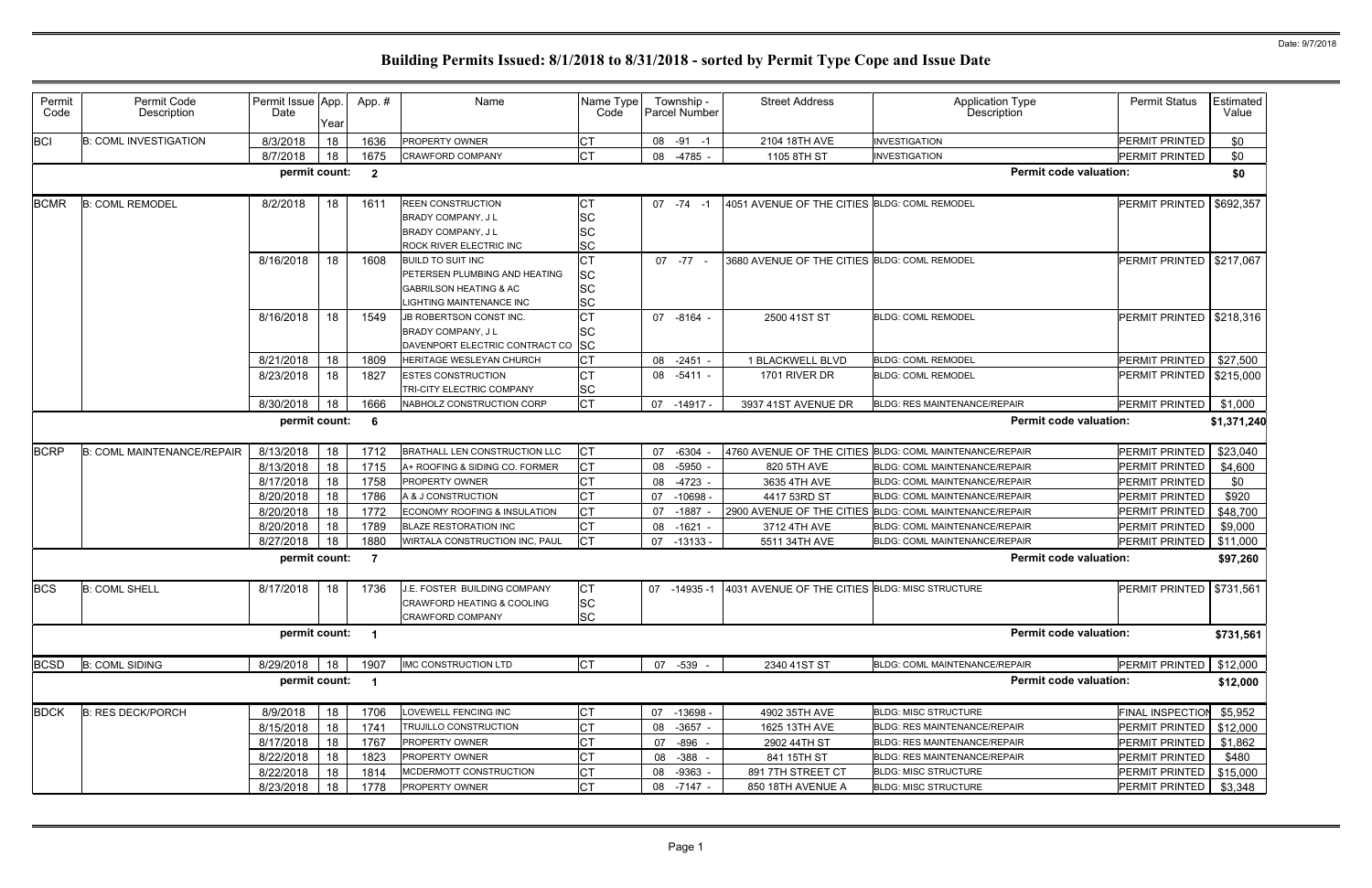| Permit<br>Code | Permit Code<br>Description         | Permit Issue App.<br>Date | Year | App.#                   | Name                                                | Name Type<br>Code | Township -<br>Parcel Number | <b>Street Address</b> | <b>Application Type</b><br><b>Description</b> | <b>Permit Status</b>      | Estimated<br>Value |
|----------------|------------------------------------|---------------------------|------|-------------------------|-----------------------------------------------------|-------------------|-----------------------------|-----------------------|-----------------------------------------------|---------------------------|--------------------|
|                |                                    | permit count:             |      | - 6                     |                                                     |                   |                             |                       | <b>Permit code valuation:</b>                 |                           | \$38,642           |
| <b>BFR</b>     | <b>B: RES FILL/GRADE/SITE WORK</b> | 8/13/2018                 | 18   | 1718                    | PROPERTY OWNER                                      | <b>CT</b>         | 08 -507<br>$-1$             | 828 37TH ST           | <b>BLDG: FILL/GRADE</b>                       | PERMIT PRINTED            | \$0                |
|                |                                    | permit count:             |      | $\blacksquare$          |                                                     |                   |                             |                       | <b>Permit code valuation:</b>                 |                           | \$0                |
| <b>BGAR</b>    | <b>B: RES GARAGE/CARPORT</b>       | 8/6/2018                  | 18   | 1658                    | PROPERTY OWNER                                      |                   | $07 - 171 - 3$              | 1505 36TH AVE         | <b>BLDG: GARAGES/CARPORTS</b>                 | FINAL INSPECTION          | \$10,080           |
|                |                                    | 8/13/2018                 | 18   | 1605                    | PROPERTY OWNER                                      | <b>CT</b>         | $-7362$ -<br>07             | 2701 53RD ST          | <b>BLDG: GARAGES/CARPORTS</b>                 | PERMIT PRINTED            | \$8,064            |
|                |                                    |                           |      |                         | L HARDSCAPE                                         | <b>SC</b>         |                             |                       |                                               |                           |                    |
|                |                                    | 8/23/2018                 | 18   | 1832                    | ADVANCED CONST & IMPROVEMENT                        | Iст               | 08<br>$-7358$               | 2321 7TH ST           | <b>BLDG: MISC STRUCTURE</b>                   | PERMIT PRINTED            | \$17,500           |
|                |                                    | 8/24/2018                 | 18   | 1837                    | PROPERTY OWNER                                      | C <sub>T</sub>    | $-145 - 9$<br>07            | 950 33RD AVE          | <b>BLDG: GARAGES/CARPORTS</b>                 | PERMIT PRINTED            | \$16,128           |
|                |                                    | 8/30/2018                 | 18   | 1920                    | COACH HOUSE GARAGES                                 | Iст               | $-691$<br>07                | 5103 11TH AVENUE A    | <b>BLDG: GARAGES/CARPORTS</b>                 | PERMIT PRINTED            | \$15,047           |
|                |                                    | permit count:             |      | 5                       |                                                     |                   |                             |                       | <b>Permit code valuation:</b>                 |                           | \$66,819           |
| <b>BIGP</b>    | <b>B: RES POOL, ABOVEGROUND</b>    | 8/2/2018                  | 18   | 1624                    | BUREAU CO. POOL BUILDERS, INC                       | <b>CT</b>         | 07 -12301 -                 | 3526 35TH ST          | <b>BLDG: RES MAINTENANCE/REPAIR</b>           | PERMIT PRINTED            | \$0                |
|                |                                    | permit count:             |      | $\overline{\mathbf{1}}$ |                                                     |                   |                             |                       | <b>Permit code valuation:</b>                 |                           | \$0                |
| <b>BMAR</b>    | <b>B: RES MAINTENANCE/REPAIR</b>   | 8/3/2018                  | 18   | 1635                    | <b>BLAZE RESTORATION INC</b>                        | <b>CT</b>         | 08<br>$-3907 -$             | 1822 14TH AVE         | <b>BLDG: RES MAINTENANCE/REPAIR</b>           | PERMIT PRINTED            | \$17,001           |
|                |                                    | 8/6/2018                  | 18   | 1660                    | DAN HANELL CONSTRUCTION INC                         | Iст               | $-12906$<br>07              | 3413 14TH STREET A    | <b>BLDG: RES MAINTENANCE/REPAIR</b>           | PERMIT PRINTED            | \$20,960           |
|                |                                    | 8/9/2018                  | 18   | 1696                    | FELDCO FACTORY DIRECT LLC                           | <b>CT</b>         | 08<br>$-7801$               | 508 26TH AVE          | <b>BLDG: RES MAINTENANCE/REPAIR</b>           | PERMIT PRINTED            | \$2,200            |
|                |                                    | 8/17/2018                 | 18   | 1766                    | MAINSTREAM HOME IMPROVEMNT INC CT                   |                   | 08<br>$-305 - B$            | 2662 12TH ST          | <b>BLDG: RES MAINTENANCE/REPAIR</b>           | PERMIT PRINTED            | \$4,000            |
|                |                                    | 8/20/2018                 | 18   | 1781                    | HAZELWOOD HOMES INC                                 |                   | $-14958$<br>07              | 4203 33RD AVE         | <b>BLDG: RES DRIVEWAY</b>                     | PERMIT PRINTED            | \$0                |
|                |                                    | 8/20/2018                 | 18   | 1790                    | WINDOW WORLD OF DAVENPORT                           |                   | $-2554$<br>08               | 1928 12TH ST          | <b>BLDG: RES MAINTENANCE/REPAIR</b>           | PERMIT PRINTED            | \$1,773            |
|                |                                    | 8/20/2018                 | 18   | 1788                    | WINDOW WORLD OF DAVENPORT                           | <b>CT</b>         | 08<br>$-8614 - 13$          | 3119 11TH AVENUE A    | <b>BLDG: RES MAINTENANCE/REPAIR</b>           | PERMIT PRINTED            | \$3,560            |
|                |                                    | 8/22/2018                 | 18   | 1825                    | BENNETT CONSTRUCTION, M J                           | СT                | $-1061$<br>07               | 1819 30TH ST          | <b>BLDG: RES MAINTENANCE/REPAIR</b>           | PERMIT PRINTED            | \$3,240            |
|                |                                    | 8/22/2018                 | 18   | 1817                    | DAN HANELL CONSTRUCTION INC                         | <b>CT</b>         | 07<br>$-2318 -$             | 2934 24TH AVENUE A    | <b>BLDG: RES MAINTENANCE/REPAIR</b>           | PERMIT PRINTED            | \$26,000           |
|                |                                    | 8/22/2018                 | 18   | 1818                    | DAN HANELL CONSTRUCTION INC                         | <b>CT</b>         | 07<br>$-54 -2$              | 2443 54TH ST          | <b>BLDG: RES MAINTENANCE/REPAIR</b>           | PERMIT PRINTED            | \$2,400            |
|                |                                    | 8/22/2018                 | 18   | 1819                    | DAN HANELL CONSTRUCTION INC                         | C <sub>T</sub>    | 07<br>-600 -A               | 1646 34TH ST          | <b>BLDG: RES MAINTENANCE/REPAIR</b>           | PERMIT PRINTED            | \$10,000           |
|                |                                    | 8/22/2018                 | 18   | 1820                    | DAN HANELL CONSTRUCTION INC                         | <b>CT</b>         | 07<br>$-6572$               | 3705 13TH AVE         | <b>BLDG: RES MAINTENANCE/REPAIR</b>           | PERMIT PRINTED            | \$1,000            |
|                |                                    | 8/22/2018                 | 18   | 1821                    | DAN HANELL CONSTRUCTION INC                         | C <sub>T</sub>    | 07<br>-909 -A               | 4208 17TH AVE         | <b>BLDG: RES MAINTENANCE/REPAIR</b>           | PERMIT PRINTED            | \$6,151            |
|                |                                    | 8/24/2018                 | 18   | 1846                    | PROPERTY OWNER<br>LAKEWOOD ELECTRIC AND GENERATO SC | <b>CT</b>         | -70 -E<br>07                | 3610 12TH AVE         | <b>BLDG: RES MAINTENANCE/REPAIR</b>           | PERMIT PRINTED            | \$500              |
|                |                                    | 8/24/2018                 | 18   | 1848                    | <b>IOSSI SIDING AND WINDOWS</b>                     | <b>CT</b>         | $-3928$ -<br>08             | 1215 13TH AVE         | <b>BLDG: RES MAINTENANCE/REPAIR</b>           | PERMIT PRINTED            | \$5,329            |
|                |                                    | 8/28/2018                 | 18   | 1894                    | WINDOW WORLD OF DAVENPORT                           | <b>CT</b>         | 07<br>$-10620 -$            | 4713 48TH STREET A    | <b>BLDG: RES MAINTENANCE/REPAIR</b>           | PERMIT PRINTED            | \$3,631            |
|                |                                    | 8/28/2018                 | 18   | 1895                    | WINDOW WORLD OF DAVENPORT                           | <b>CT</b>         | 07<br>$-1652 -$             | 1858 31ST STREET A    | <b>BLDG: RES MAINTENANCE/REPAIR</b>           | PERMIT PRINTED            | \$1,795            |
|                |                                    | 8/28/2018                 | 18   | 1890                    | DUST-RY REMODELING INC                              |                   | 08<br>-1585 -               | 3501 4TH AVE          | <b>BLDG: RES MAINTENANCE/REPAIR</b>           | PERMIT PRINTED            | \$5,000            |
|                |                                    | 8/29/2018                 | 18   | 1906                    | OLDE TOWN ROOFING                                   | СT                | $-6433 -$<br>07             | 1106 39TH ST          | <b>BLDG: RES MAINTENANCE/REPAIR</b>           | PERMIT PRINTED            | \$7,500            |
|                |                                    | 8/29/2018                 | 18   | 1911                    | PROPERTY OWNER                                      |                   | 08<br>$-3168$ -             | 1845 4TH ST           | <b>BLDG: RES MAINTENANCE/REPAIR</b>           | PERMIT PRINTED            | \$500              |
|                |                                    | 8/29/2018                 | 18   | 1909                    | PROPERTY OWNER                                      |                   | 08<br>$-5601 -$             | 1403 14TH ST          | <b>BLDG: RES MAINTENANCE/REPAIR</b>           | PERMIT PRINTED            | \$500              |
|                |                                    | 8/29/2018                 | 18   | 1616                    | PROPERTY OWNER<br>VANDEMORE PLUMBING & HEATING      | Iст<br><b>SC</b>  | 08 -7431 -                  | 1121 21ST AVE         | <b>BLDG: RES MAINTENANCE/REPAIR</b>           | PERMIT PRINTED            | \$500              |
|                |                                    | 8/31/2018                 | 18   | 1927                    | BEST IMPROVEMENT COMPANY, INC                       | Iст               | $-5820 -$<br>07             | 4501 21ST AVE         | <b>BLDG: RES MAINTENANCE/REPAIR</b>           | PERMIT PRINTED            | \$4,530            |
|                |                                    | 8/31/2018                 | 18   | 1926                    | THORNDYKE'S HOME IMPROVEMENT I                      | <b>ICT</b>        | 08<br>$-2142 -$             | 428 38TH ST           | BLDG: RES MAINTENANCE/REPAIR                  | <b>PERMIT PRINTED</b>     | \$6,500            |
|                |                                    | permit count:             |      | 24                      |                                                     |                   |                             |                       | <b>Permit code valuation:</b>                 |                           | \$134,570          |
| <b>BNP</b>     | B: "WORKING WITHOUT A PERMIT       | 8/2/2018                  | 18   | 1621                    | ALL MAJOR RESTORATIONS LLC                          | Iст               | 08 -3570 -                  | 2509 12TH ST          | <b>BLDG: RES MAINTENANCE/REPAIR</b>           | $PERMIT PRINIED$ \$12,000 |                    |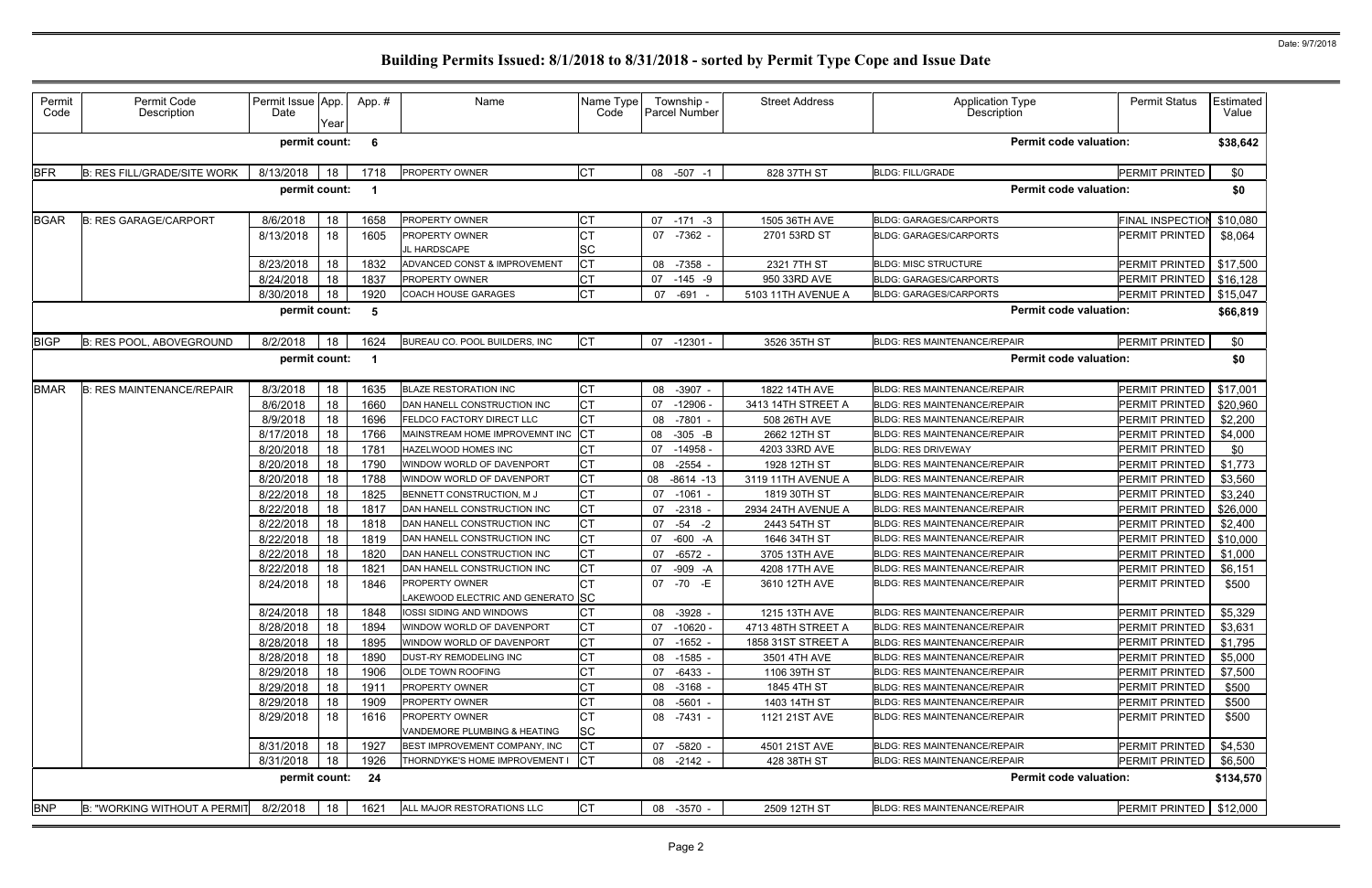| Permit<br>Code | Permit Code<br>Description   | Permit Issue App.<br>Date | Year     | App.#                   | Name                                                                                                                                               | Name Type<br>Code                                                    | Township -<br><b>Parcel Number</b> | <b>Street Address</b>        | <b>Application Type</b><br><b>Description</b>                              | <b>Permit Status</b>             | <b>Estimated</b><br>Value |
|----------------|------------------------------|---------------------------|----------|-------------------------|----------------------------------------------------------------------------------------------------------------------------------------------------|----------------------------------------------------------------------|------------------------------------|------------------------------|----------------------------------------------------------------------------|----------------------------------|---------------------------|
| <b>BNP</b>     | B: "WORKING WITHOUT A PERMIT | 8/17/2018                 | 18       | 1766                    | MAINSTREAM HOME IMPROVEMNT INC CT                                                                                                                  |                                                                      | 08 -305 -B                         | 2662 12TH ST                 | <b>BLDG: RES MAINTENANCE/REPAIR</b>                                        | PERMIT PRINTED                   | \$4,000                   |
|                |                              | 8/24/2018                 | 18       | 937                     | <b>BM BAGBY INC</b><br><b>HANSSEN ELECTRIC</b><br>MIDWEST COMPLETE PLUMBING<br>FIREPLACES PLUS<br>BRADY COMPANY, J L<br><b>GRANET CONSTRUCTION</b> | Iст<br><b>SC</b><br><b>SC</b><br><b>SC</b><br><b>SC</b><br><b>SC</b> | 07 -14768 -                        | 3511 72ND ST                 | BLDG:RES/NEW, SINGLE FAMILY DETACHED                                       | PERMIT PRINTED                   | \$300,000                 |
|                |                              | permit count: 3           |          |                         |                                                                                                                                                    |                                                                      |                                    |                              | <b>Permit code valuation:</b>                                              |                                  | \$316,000                 |
| <b>BRML</b>    | <b>B: RES REMODEL</b>        | 8/9/2018                  | 18       | 1697                    | PROPERTY OWNER                                                                                                                                     | <b>CT</b>                                                            | 08 -1133 -1                        | 1806 19TH AVE                | <b>BLDG: RES MAINTENANCE/REPAIR</b>                                        | PERMIT PRINTED                   | \$0                       |
|                |                              | 8/14/2018                 | 18       | 1735                    | <b>PROPERTY OWNER</b>                                                                                                                              | Iст                                                                  | 08<br>$-6344$ .                    | 1022 24TH ST                 | <b>BLDG: RES REMODEL</b>                                                   | PERMIT PRINTED                   | \$4,400                   |
|                |                              | 8/22/2018                 | 18       | 1815                    | CARPENTRY DELUXE<br><b>FIERS PLUMBING</b>                                                                                                          | IСТ<br><b>SC</b>                                                     | 08 -286 -                          | 1545 30TH AVE                | <b>BLDG: RES REMODEL</b>                                                   | PERMIT PRINTED                   | \$3,735                   |
|                |                              | 8/27/2018                 | 18       | 1881                    | <b>BRAD CHUMBLEY CUSTOM BUILDER</b>                                                                                                                | <b>CT</b>                                                            | 08 -565                            | 4510 RIVER DR                | <b>BLDG: RES REMODEL</b>                                                   | PERMIT PRINTED                   | \$20,000                  |
|                |                              | permit count:             |          | $\overline{\mathbf{4}}$ |                                                                                                                                                    |                                                                      |                                    |                              | <b>Permit code valuation:</b>                                              |                                  | \$28,135                  |
| <b>BRRF</b>    | <b>B: RES ROOFING</b>        | 8/2/2018                  | 18       | 1626                    | CALDERON'S CONSTRUCTION OF RI                                                                                                                      | <b>CT</b>                                                            | 07<br>-7078 -                      | 1538 36TH AVE                | <b>BLDG: RES MAINTENANCE/REPAIR</b>                                        | PERMIT PRINTED                   | \$9,000                   |
|                |                              | 8/2/2018                  | 18       | 1625                    | CALDERON'S CONSTRUCTION OF RI                                                                                                                      | <b>CT</b>                                                            | $-6947 -$<br>08                    | 1616 25TH AVE                | <b>BLDG: RES MAINTENANCE/REPAIR</b>                                        | <b>FINAL INSPECTION</b>          | \$6,100                   |
|                |                              | 8/3/2018                  | 18       | 1650                    | ALL MAJOR RESTORATIONS LLC                                                                                                                         | <b>CT</b>                                                            | 08<br>$-6872$ -                    | 1538 26TH AVE                | <b>BLDG: RES MAINTENANCE/REPAIR</b>                                        | PERMIT PRINTED                   | \$17,000                  |
|                |                              | 8/3/2018                  | 18       | 1417                    | ALL MAJOR RESTORATIONS LLC                                                                                                                         | <b>CT</b>                                                            | 08<br>$-873 -$                     | 129 5TH AVE                  | <b>BLDG: RES MAINTENANCE/REPAIR</b>                                        | PERMIT PRINTED                   | \$17,000                  |
|                |                              | 8/6/2018                  | 18       | 1660                    | DAN HANELL CONSTRUCTION INC                                                                                                                        | <b>CT</b>                                                            | $-12906$<br>07                     | 3413 14TH STREET A           | <b>BLDG: RES MAINTENANCE/REPAIR</b>                                        | PERMIT PRINTED                   | \$20,960                  |
|                |                              | 8/6/2018                  | 18       | 166'                    | DAN HANELL CONSTRUCTION INC                                                                                                                        | <b>CT</b>                                                            | 07<br>$-915 - A$                   | 4110 18TH AVE                | <b>BLDG: RES MAINTENANCE/REPAIR</b>                                        | PERMIT PRINTED                   | \$7,960                   |
|                |                              | 8/6/2018                  | 18       | 1662                    | <b>PROPERTY OWNER</b>                                                                                                                              | <b>CT</b>                                                            | $-2062 -$<br>08                    | 2521 6TH AVE                 | <b>BLDG: RES MAINTENANCE/REPAIR</b>                                        | PERMIT PRINTED                   | \$3,750                   |
|                |                              | 8/8/2018                  | 18       | 168'                    | OLDE TOWN ROOFING                                                                                                                                  | <b>CT</b>                                                            | 07<br>$-9032 -$                    | 1834 36TH ST                 | <b>BLDG: RES MAINTENANCE/REPAIR</b>                                        | PERMIT PRINTED                   | \$6,000                   |
|                |                              | 8/8/2018                  | 18       | 1680                    | JOSH ACKERLAND CONSTRUCTION                                                                                                                        | Iст                                                                  | 08<br>$-5253$                      | 312 13TH AVE                 | <b>BLDG: RES MAINTENANCE/REPAIR</b>                                        | PERMIT PRINTED                   | \$2,500                   |
|                |                              | 8/9/2018                  | 18       | 170                     | JANSEN ROOFING & REPAIR                                                                                                                            | <b>CT</b>                                                            | 07<br>$-11985$                     | 5314 36TH AVENUE CT          | <b>BLDG: RES MAINTENANCE/REPAIR</b>                                        | PERMIT PRINTED                   | \$3,500                   |
|                |                              | 8/9/2018<br>8/9/2018      | 18       | 1697<br>1700            | <b>PROPERTY OWNER</b><br>GREEN VALLEY CONSTRUCTION INC.                                                                                            | <b>CT</b><br><b>CT</b>                                               | 08<br>$-1133 - 1$                  | 1806 19TH AVE                | <b>BLDG: RES MAINTENANCE/REPAIR</b>                                        | PERMIT PRINTED<br>PERMIT PRINTED | \$0<br>\$8,200            |
|                |                              | 8/13/2018                 | 18<br>18 | 1713                    | TRUJILLO CONSTRUCTION                                                                                                                              | <b>CT</b>                                                            | 08<br>$-6223$<br>08<br>$-3657 -$   | 228 45TH ST<br>1625 13TH AVE | <b>BLDG: RES MAINTENANCE/REPAIR</b><br><b>BLDG: RES MAINTENANCE/REPAIR</b> | PERMIT PRINTED                   | \$4,000                   |
|                |                              | 8/13/2018                 | 18       | 1716                    | A+ ROOFING & SIDING CO. FORMER                                                                                                                     | <b>CT</b>                                                            | 08<br>$-6099 -$                    | 1587 34TH AVE                | <b>BLDG: RES MAINTENANCE/REPAIR</b>                                        | PERMIT PRINTED                   | \$17,900                  |
|                |                              | 8/14/2018                 | 18       | 1734                    | <b>VERN'S HOME IMPROVEMENT</b>                                                                                                                     | Iст                                                                  | 07 -11628 -                        | 3518 37TH AVE                | <b>BLDG: RES MAINTENANCE/REPAIR</b>                                        | $PERMIT PRINTED$ \$12,420        |                           |
|                |                              | 8/14/2018                 | 18       | 1733                    | <b>VERN'S HOME IMPROVEMENT</b>                                                                                                                     | <b>CT</b>                                                            | 08 -683 -                          | 1175 26TH ST                 | <b>BLDG: RES MAINTENANCE/REPAIR</b>                                        | PERMIT PRINTED                   | \$5,500                   |
|                |                              | 8/16/2018                 | 18       | 1746                    | <b>OLDE TOWN ROOFING</b>                                                                                                                           | <b>CT</b>                                                            | 07 -11896 -                        | 3505 53RD ST                 | <b>BLDG: RES MAINTENANCE/REPAIR</b>                                        | PERMIT PRINTED                   | \$4,000                   |
|                |                              | 8/17/2018                 | 18       | 1771                    | PROPERTY OWNER                                                                                                                                     | <b>CT</b>                                                            | 08 -1730 -                         | 1132 26TH ST                 | <b>BLDG: RES MAINTENANCE/REPAIR</b>                                        | PERMIT PRINTED                   | \$2,800                   |
|                |                              | 8/17/2018                 | 18       | 1765                    | <b>PROPERTY OWNER</b>                                                                                                                              | <b>CT</b>                                                            | 08 -1742 -                         | 1123 26TH ST                 | <b>BLDG: RES MAINTENANCE/REPAIR</b>                                        | PERMIT PRINTED                   | \$2,800                   |
|                |                              | 8/17/2018                 | 18       | 1768                    | <b>ADVANCED CONST &amp; IMPROVEMENT</b>                                                                                                            | Iст                                                                  | 08 -5585 -                         | 1863 20TH AVE                | <b>BLDG: RES MAINTENANCE/REPAIR</b>                                        | PERMIT PRINTED                   | \$6,500                   |
|                |                              | 8/20/2018                 | 18       | 1787                    | JOSH ACKERLAND CONSTRUCTION                                                                                                                        | <b>ICT</b>                                                           | 07 -41 -E                          | 1312 53RD ST                 | <b>BLDG: RES MAINTENANCE/REPAIR</b>                                        | PERMIT PRINTED                   | \$8,478                   |
|                |                              | 8/20/2018                 | 18       | 1761                    | ALL MAJOR RESTORATIONS LLC                                                                                                                         | <b>ICT</b>                                                           | 07 -6421 -                         | 1115 40TH ST                 | <b>BLDG: RES MAINTENANCE/REPAIR</b>                                        | PERMIT PRINTED                   | \$14,000                  |
|                |                              | 8/20/2018                 | 18       | 1784                    | A & J CONSTRUCTION                                                                                                                                 | Iст                                                                  | -6945 -<br>08                      | 1620 25TH AVE                | <b>BLDG: RES MAINTENANCE/REPAIR</b>                                        | PERMIT PRINTED                   | \$6,500                   |
|                |                              | 8/20/2018                 | 18       | 1793                    | FOLEY CONTRACTING LLC                                                                                                                              | Iст                                                                  | 08 -9191 -                         | 1170 33RD STREET CT          | <b>BLDG: RES MAINTENANCE/REPAIR</b>                                        | PERMIT PRINTED                   | \$6,600                   |
|                |                              | 8/22/2018                 | 18       | 1822                    | ACRI, INC.                                                                                                                                         | <b>CT</b>                                                            | 08<br>$-6699 - 32$                 | 2823 7TH ST                  | <b>BLDG: RES MAINTENANCE/REPAIR</b>                                        | PERMIT PRINTED                   | \$6,900                   |
|                |                              | 8/22/2018                 | 18       | 1816                    | DAN HANELL CONSTRUCTION INC                                                                                                                        | <b>CT</b>                                                            | 08<br>-7002 -                      | 5133 7TH AVE                 | <b>BLDG: RES MAINTENANCE/REPAIR</b>                                        | PERMIT PRINTED                   | \$8,340                   |
|                |                              | 8/22/2018                 | 18       | 1824                    | <b>PROPERTY OWNER</b>                                                                                                                              | <b>CT</b>                                                            | 08<br>-8889 -                      | 3238 11TH AVENUE C           | <b>BLDG: RES MAINTENANCE/REPAIR</b>                                        | PERMIT PRINTED                   | \$960                     |
|                |                              | 8/24/2018                 | 18       | 1849                    | JOSH ACKERLAND CONSTRUCTION                                                                                                                        | <b>ICT</b>                                                           | 07<br>-10279 -                     | 4309 21ST AVE                | <b>BLDG: RES MAINTENANCE/REPAIR</b>                                        | PERMIT PRINTED                   | \$2,700                   |
|                |                              | 8/24/2018                 | 18       | 1857                    | ALL MAJOR RESTORATIONS LLC                                                                                                                         | <b>CT</b>                                                            | 07<br>$-8216 -$                    | 5310 28TH AVE                | <b>BLDG: RES MAINTENANCE/REPAIR</b>                                        | PERMIT PRINTED                   | \$6,000                   |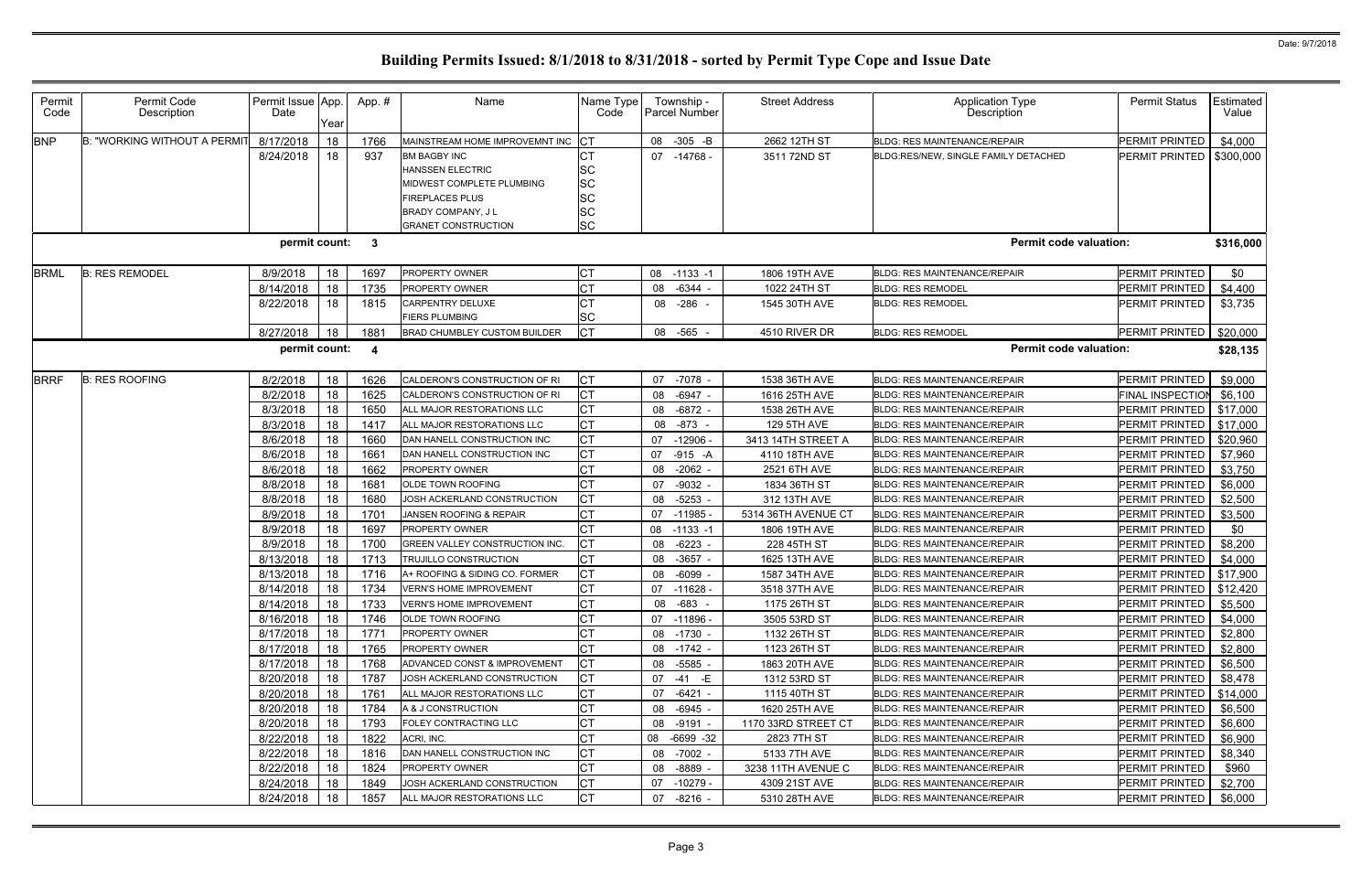| Permit<br>Code | Permit Code<br>Description | Permit Issue App.<br>Date | Year | App.# | Name                                 | Name Type<br>Code | Township -<br>Parcel Number | <b>Street Address</b> | <b>Application Type</b><br><b>Description</b> | <b>Permit Status</b>      | Estimated<br>Value |
|----------------|----------------------------|---------------------------|------|-------|--------------------------------------|-------------------|-----------------------------|-----------------------|-----------------------------------------------|---------------------------|--------------------|
| <b>BRRF</b>    | <b>B: RES ROOFING</b>      | 8/27/2018                 | 18   | 1885  | MAINSTREAM HOME IMPROVEMNT INC       | СT                | 07 -1127 -                  | 2730 14TH AVE         | <b>BLDG: RES MAINTENANCE/REPAIR</b>           | <b>PERMIT PRINTED</b>     | \$8,000            |
|                |                            | 8/27/2018                 | 18   | 1886  | FINAL RESTORATION INC                | СT                | 08<br>-1824                 | 517 4TH ST            | <b>BLDG: RES MAINTENANCE/REPAIR</b>           | <b>PERMIT PRINTED</b>     | \$10,000           |
|                |                            | 8/27/2018                 | 18   | 1884  | MAINSTREAM HOME IMPROVEMNT INC       | Iст               | 08<br>$-3151 - C$           | 220 18TH AVE          | <b>BLDG: RES MAINTENANCE/REPAIR</b>           | <b>PERMIT PRINTED</b>     | \$4,500            |
|                |                            | 8/27/2018                 | 18   | 1879  | TRUJILLO CONSTRUCTION                | C <sub>T</sub>    | 08<br>-4351                 | 1214 15TH STREET A    | <b>BLDG: RES MAINTENANCE/REPAIR</b>           | <b>PERMIT PRINTED</b>     | \$6,600            |
|                |                            | 8/28/2018                 | 18   | 1887  | FINAL RESTORATION INC                | <b>CT</b>         | 07<br>$-11532$              | 1913 47TH STREET CT   | BLDG: RES MAINTENANCE/REPAIR                  | PERMIT PRINTED            | \$12,000           |
|                |                            | 8/28/2018                 | 18   | 1898  | FINAL RESTORATION INC                | <b>CT</b>         | 07<br>$-11535$              | 1829 47TH STREET CT   | BLDG: RES MAINTENANCE/REPAIR                  | <b>PERMIT PRINTED</b>     | \$9,500            |
|                |                            | 8/29/2018                 | 18   | 1905  | JOSH ACKERLAND CONSTRUCTION          | <b>CT</b>         | 07<br>$-10361$              | 3511 37TH ST          | <b>BLDG: RES MAINTENANCE/REPAIR</b>           | <b>PERMIT PRINTED</b>     | \$8,725            |
|                |                            | 8/30/2018                 | 18   | 1913  | <b>BATES ROOFING</b>                 | <b>CT</b>         | 07<br>$-13473$              | 3619 74TH ST          | <b>BLDG: RES MAINTENANCE/REPAIR</b>           | <b>PERMIT PRINTED</b>     | \$14,500           |
|                |                            | 8/30/2018                 | 18   | 1918  | CALDERON'S CONSTRUCTION OF RI        | <b>CT</b>         | 07<br>$-6368$               | 1019 41ST ST          | <b>BLDG: RES MAINTENANCE/REPAIR</b>           | PERMIT PRINTED            | \$17,000           |
|                |                            | 8/30/2018                 | 18   | 1917  | CALDERON'S CONSTRUCTION OF RI        | <b>CT</b>         | $-4027$<br>08               | 247 44TH ST           | BLDG: RES MAINTENANCE/REPAIR                  | PERMIT PRINTED            | \$10,000           |
|                |                            | 8/30/2018                 | 18   | 1916  | CALDERON'S CONSTRUCTION OF RI        | <b>CT</b>         | 08<br>$-4098$               | 819 15TH STREET B     | <b>BLDG: RES MAINTENANCE/REPAIR</b>           | PERMIT PRINTED            | \$3,200            |
|                |                            | 8/31/2018                 | 18   | 1925  | <b>B &amp; W HOME IMPROVEMENT CO</b> | <b>CT</b>         | 07 -12342                   | 3402 35TH AVE         | <b>BLDG: RES MAINTENANCE/REPAIR</b>           | PERMIT PRINTED            | \$8,100            |
|                |                            | permit count:             |      | - 41  |                                      |                   |                             |                       | <b>Permit code valuation:</b>                 |                           | \$330,493          |
| <b>BRSA</b>    | <b>B: RES ADDITION</b>     | 8/3/2018                  | 18   | 1654  | PROPERTY OWNER                       | CT                | 07 -144 -2                  | 705 34TH AVE          | <b>BLDG: RES ADDITION</b>                     | <b>PERMIT PRINTED</b>     | \$18,720           |
|                |                            |                           |      |       | PROPERTY OWNER                       | SC                |                             |                       |                                               |                           |                    |
|                |                            |                           |      |       | PROPERTY OWNER                       | <b>SC</b>         |                             |                       |                                               |                           |                    |
|                |                            |                           |      |       | PROPERTY OWNER                       | <b>SC</b>         |                             |                       |                                               |                           |                    |
|                |                            | permit count:             |      | - 1   |                                      |                   |                             |                       | <b>Permit code valuation:</b>                 |                           | \$18,720           |
| <b>BRSD</b>    | <b>B: RES SIDING</b>       | 8/2/2018                  | 18   | 1623  | C&E SANCHEZ CONSTRUCTION             | <b>CT</b>         | $07 - 10170$                | 4909 45TH AVE         | BLDG: RES MAINTENANCE/REPAIR                  | <b>PERMIT PRINTED</b>     | \$7,200            |
|                |                            | 8/2/2018                  | 18   | 1621  | ALL MAJOR RESTORATIONS LLC           | <b>CT</b>         | $-3570$<br>08               | 2509 12TH ST          | BLDG: RES MAINTENANCE/REPAIR                  | <b>PERMIT PRINTED</b>     | \$12,000           |
|                |                            | 8/2/2018                  | 18   | 1628  | ADVANCED CONST & IMPROVEMENT         | C <sub>T</sub>    | 08<br>-6461 -27             | 3201 15TH STREET A    | <b>BLDG: RES MAINTENANCE/REPAIR</b>           | <b>PERMIT PRINTED</b>     | \$4,900            |
|                |                            | 8/2/2018                  | 18   | 1622  | ALL MAJOR RESTORATIONS LLC           | <b>CT</b>         | $-7053$<br>08               | 5111 11TH AVE         | <b>BLDG: RES MAINTENANCE/REPAIR</b>           | <b>PERMIT PRINTED</b>     | \$7,000            |
|                |                            | 8/3/2018                  | 18   | 1652  | ALL MAJOR RESTORATIONS LLC           | <b>CT</b>         | 07 -11157                   | 5023 49TH STREET CT   | <b>BLDG: RES MAINTENANCE/REPAIR</b>           | <b>PERMIT PRINTED</b>     | \$4,000            |
|                |                            | 8/3/2018                  | 18   | 1653  | ALL MAJOR RESTORATIONS LLC           | <b>CT</b>         | $-3326$<br>08               | 1937 23RD STREET A    | BLDG: RES MAINTENANCE/REPAIR                  | PERMIT PRINTED            | \$7,000            |
|                |                            | 8/3/2018                  | 18   | 1650  | ALL MAJOR RESTORATIONS LLC           | C <sub>T</sub>    | $-6872$<br>08               | 1538 26TH AVE         | BLDG: RES MAINTENANCE/REPAIR                  | <b>PERMIT PRINTED</b>     | \$17,000           |
|                |                            | 8/3/2018                  | 18   | 1648  | ALL MAJOR RESTORATIONS LLC           | <b>CT</b>         | 08<br>-873                  | 129 5TH AVE           | <b>BLDG: RES MAINTENANCE/REPAIR</b>           | <b>PERMIT PRINTED</b>     | \$6,800            |
|                |                            | 8/6/2018                  | 18   | 1659  | FOLEY CONTRACTING LLC                | <b>CT</b>         | 07<br>$-196 - 1$            | 2925 38TH AVE         | <b>BLDG: RES MAINTENANCE/REPAIR</b>           | <b>PERMIT PRINTED</b>     | \$8,400            |
|                |                            | 8/6/2018                  | 18   | 1665  | <b>PROPERTY OWNER</b>                | <b>ICT</b>        | 08 -8241                    | <b>107 7TH AVE</b>    | <b>BLDG: RES MAINTENANCE/REPAIR</b>           | <b>PERMIT PRINTED</b>     | \$1,050            |
|                |                            | 8/8/2018                  | 18   | 1682  | DAN HANELL CONSTRUCTION INC          | <b>CT</b>         | 07 -2007 -                  | 2379 30TH ST          | BLDG: RES MAINTENANCE/REPAIR                  | PERMIT PRINTED   \$12,000 |                    |
|                |                            | 8/13/2018                 | 18   | 1714  | QUAD CITY WINDOWS, SIDING, DOORS     | СT                | 08 -2712 -                  | 443 52ND ST           | BLDG: RES MAINTENANCE/REPAIR                  | PERMIT PRINTED   \$14,860 |                    |
|                |                            | 8/15/2018                 | 18   | 1741  | TRUJILLO CONSTRUCTION                | <b>CT</b>         | 08 -3657 -                  | 1625 13TH AVE         | <b>BLDG: RES MAINTENANCE/REPAIR</b>           | PERMIT PRINTED            | \$12,000           |
|                |                            | 8/17/2018                 | 18   | 1769  | CHAVEZ CONST. INC.                   | <b>CT</b>         | 08 -2521                    | 413 5TH AVE           | <b>BLDG: RES MAINTENANCE/REPAIR</b>           | PERMIT PRINTED            | \$6,250            |
|                |                            | 8/17/2018                 | 18   | 1770  | MAINSTREAM HOME IMPROVEMNT INC       | Iст               | 08 -305 -B                  | 2662 12TH ST          | <b>BLDG: RES MAINTENANCE/REPAIR</b>           | PERMIT PRINTED            | \$13,000           |
|                |                            | 8/20/2018                 | 18   | 1795  | PROPERTY OWNER                       | СT                | -13282 -<br>07              | 1712 53RD ST          | <b>BLDG: RES MAINTENANCE/REPAIR</b>           | <b>PERMIT PRINTED</b>     | \$875              |
|                |                            | 8/20/2018                 | 18   | 1794  | PROPERTY OWNER                       | <b>CT</b>         | $07 - 13283$                | 1708 53RD ST          | <b>BLDG: RES MAINTENANCE/REPAIR</b>           | <b>PERMIT PRINTED</b>     | \$875              |
|                |                            | 8/20/2018                 | 18   | 1761  | ALL MAJOR RESTORATIONS LLC           | <b>CT</b>         | $-6421 -$<br>07             | 1115 40TH ST          | BLDG: RES MAINTENANCE/REPAIR                  | PERMIT PRINTED            | \$14,000           |
|                |                            | 8/20/2018                 | 18   | 1780  | <b>PROPERTY OWNER</b>                | СT                | 08 - 382 -                  | 1629 12TH AVE         | BLDG: RES MAINTENANCE/REPAIR                  | PERMIT PRINTED            | \$1,050            |
|                |                            | 8/22/2018                 | 18   | 1817  | DAN HANELL CONSTRUCTION INC          | СT                | $-2318$<br>07               | 2934 24TH AVENUE A    | <b>BLDG: RES MAINTENANCE/REPAIR</b>           | PERMIT PRINTED            | \$26,000           |
|                |                            | 8/23/2018                 | 18   | 1831  | MCCARTNEY IMPROVEMENT CO             | <b>CT</b>         | 07 -13512 -                 | 13 VELIE DR           | BLDG: RES MAINTENANCE/REPAIR                  | PERMIT PRINTED            | \$20,000           |
|                |                            | 8/23/2018                 | 18   | 1834  | ACRI, INC.                           | <b>CT</b>         | -4222<br>08                 | 813 15TH ST           | <b>BLDG: RES MAINTENANCE/REPAIR</b>           | PERMIT PRINTED            | \$15,000           |
|                |                            | 8/27/2018                 | 18   | 1886  | FINAL RESTORATION INC                | <b>CT</b>         | 08 -1824 -                  | 517 4TH ST            | <b>BLDG: RES MAINTENANCE/REPAIR</b>           | PERMIT PRINTED            | \$10,000           |
|                |                            | 8/27/2018                 | 18   | 1882  | ACRI, INC.                           | <b>CT</b>         | 08 -3839                    | 1536 16TH AVE         | BLDG: RES MAINTENANCE/REPAIR                  | PERMIT PRINTED            | \$8,000            |
|                |                            | 8/28/2018                 | 18   | 1887  | FINAL RESTORATION INC                | <b>CT</b>         | 07 -11532 -                 | 1913 47TH STREET CT   | BLDG: RES MAINTENANCE/REPAIR                  | PERMIT PRINTED   \$12,000 |                    |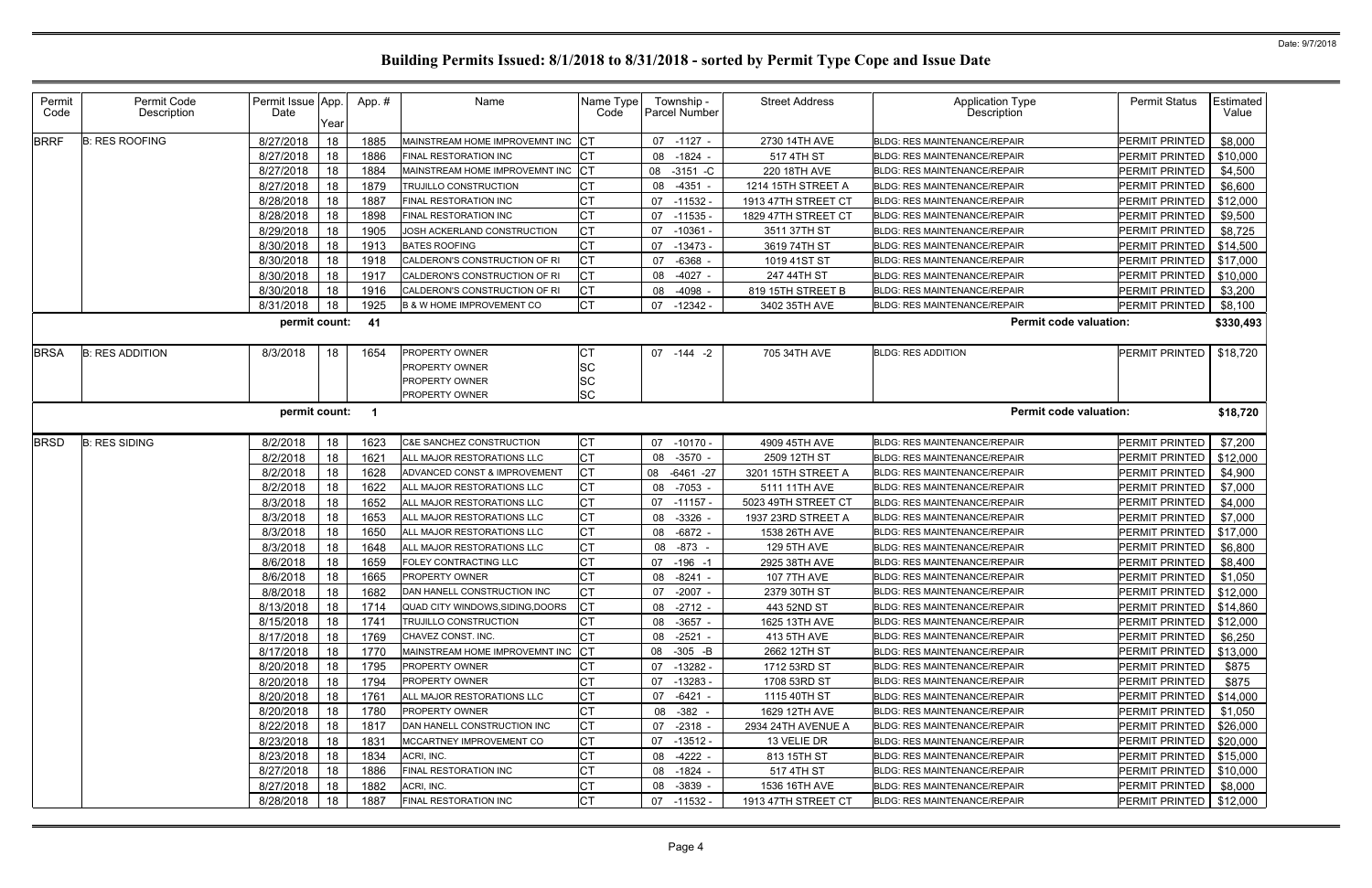| Permit<br>Code   | Permit Code<br>Description         | Permit Issue App.<br>Date | Year | App. #                  | Name                                                                                                        | Name Type<br>Code                   | Township -<br><b>Parcel Number</b> | <b>Street Address</b>                          | <b>Application Type</b><br>Description   | <b>Permit Status</b>          | Estimated<br>Value |
|------------------|------------------------------------|---------------------------|------|-------------------------|-------------------------------------------------------------------------------------------------------------|-------------------------------------|------------------------------------|------------------------------------------------|------------------------------------------|-------------------------------|--------------------|
| <b>BRSD</b>      | <b>B: RES SIDING</b>               | 8/28/2018                 | 18   | 1899                    | FINAL RESTORATION INC                                                                                       | <b>CT</b>                           | 08 -4776 -                         | 1222 13TH ST                                   | <b>BLDG: RES MAINTENANCE/REPAIR</b>      | PERMIT PRINTED                | \$11,000           |
|                  |                                    | 8/30/2018                 | 18   | 1918                    | CALDERON'S CONSTRUCTION OF RI                                                                               | lст                                 | $-6368 -$<br>07                    | 1019 41ST ST                                   | BLDG: RES MAINTENANCE/REPAIR             | PERMIT PRINTED                | \$17,000           |
|                  |                                    | permit count:             |      | 27                      |                                                                                                             |                                     |                                    |                                                |                                          | <b>Permit code valuation:</b> | \$269,260          |
| <b>BSTP</b>      | <b>B: STEPS</b>                    | 8/20/2018                 | 18   | 1779                    | A&S TOOLS MFG.                                                                                              | <b>CT</b>                           | $-12583 - 1$<br>07                 | 3900 26TH AVE                                  | <b>BLDG: RES MAINTENANCE/REPAIR</b>      | PERMIT PRINTED                | \$7,369            |
|                  |                                    | 8/20/2018                 | 18   | 1791                    | <b>KLARKOWSKI CONSTRUCTION</b>                                                                              | <b>CT</b>                           | 08<br>$-4173 - A$                  | 511 22ND AVE                                   | <b>BLDG: RES MAINTENANCE/REPAIR</b>      | PERMIT PRINTED                | \$2,010            |
|                  |                                    | 8/23/2018                 | 18   | 1833                    | RASMUSSEN CONSTRUCTION DBA BUC CT                                                                           |                                     | 07<br>-11425 -                     | 5619 34TH AVE                                  | <b>BLDG: RES MAINTENANCE/REPAIR</b>      | PERMIT PRINTED                | \$4,000            |
|                  |                                    | 8/27/2018                 | 18   | 1869                    | CROSS CONCRETE CONSTRUCTION                                                                                 | Iст                                 | $-9538$<br>07                      | 1821 37TH STREET PL                            | <b>BLDG: RES DRIVEWAY &amp; SIDEWALK</b> | PERMIT PRINTED                | \$0                |
|                  |                                    | permit count:             |      | -4                      |                                                                                                             |                                     |                                    |                                                |                                          | <b>Permit code valuation:</b> | \$13,379           |
| <b>BWKG</b>      | <b>B: WRECK SHED/ACCESSORY BLI</b> | 8/28/2018                 | 18   | 1889                    | QUALITY CONSTRUCTION SVCS INC                                                                               | <b>ICT</b>                          | 08 -6117 -B                        | 220 20TH ST                                    | <b>BLDG: RES MAINTENANCE/REPAIR</b>      | PERMIT PRINTED                | \$0                |
|                  |                                    | permit count:             |      | $\overline{\mathbf{1}}$ |                                                                                                             |                                     |                                    |                                                |                                          | <b>Permit code valuation:</b> | \$0                |
| <b>BWKH</b>      | <b>B: WRECK HOUSE</b>              | 8/9/2018                  | 18   | 1695                    | COOPMAN TRUCKING & EXCAVATING                                                                               | Iст                                 | -4356<br>08                        | 1520 12TH AVE                                  | <b>WRECK: 1 FAMILY HOUSE</b>             | PERMIT PRINTED                | \$0                |
|                  |                                    | permit count:             |      | -1                      |                                                                                                             |                                     |                                    |                                                |                                          | <b>Permit code valuation:</b> | \$0                |
| DRN <sub>1</sub> | <b>ENG: CLASS 1 DRAINAGE</b>       | 8/2/2018                  | 18   | 1611                    | <b>REEN CONSTRUCTION</b><br><b>BRADY COMPANY, JL</b><br><b>BRADY COMPANY, JL</b><br>ROCK RIVER ELECTRIC INC | CT<br>SC<br>SC<br>SC                | $07 - 74 - 1$                      | 4051 AVENUE OF THE CITIES BLDG: COML REMODEL   |                                          | PERMIT PRINTED                | \$692,357          |
|                  |                                    | 8/6/2018                  | 18   | 1658                    | PROPERTY OWNER                                                                                              | <b>CT</b>                           | 07<br>$-171 -3$                    | 1505 36TH AVE                                  | <b>BLDG: GARAGES/CARPORTS</b>            | PERMIT PRINTED                | \$10,080           |
|                  |                                    | 8/8/2018                  | 18   | 1677                    | CROSS CONCRETE CONSTRUCTION                                                                                 | <b>CT</b>                           | $-8094 -$<br>07                    | 3524 26TH AVENUE A                             | <b>BLDG: RES DRIVEWAY</b>                | FINAL INSPECTION              | \$0                |
|                  |                                    | 8/9/2018                  | 18   | 1698                    | CROSS CONCRETE CONSTRUCTION                                                                                 | <b>CT</b>                           | $-9530 -$<br>07                    | 3525 49TH ST                                   | <b>ENG: DRAINAGE PERMIT</b>              | FINAL INSPECTIO               | \$0                |
|                  |                                    | 8/9/2018                  | 18   | 1695                    | COOPMAN TRUCKING & EXCAVATING                                                                               | <b>CT</b>                           | -4356 -<br>08                      | 1520 12TH AVE                                  | <b>WRECK: 1 FAMILY HOUSE</b>             | <b>PERMIT PRINTED</b>         | \$0                |
|                  |                                    | 8/13/2018                 | 18   | 1718                    | <b>PROPERTY OWNER</b>                                                                                       | <b>CT</b>                           | 08<br>$-507 - 1$                   | 828 37TH ST                                    | <b>BLDG: FILL/GRADE</b>                  | PERMIT PRINTED                | \$0                |
|                  |                                    | 8/17/2018                 | 18   | 1736                    | J.E. FOSTER BUILDING COMPANY<br>CRAWFORD HEATING & COOLING<br>CRAWFORD COMPANY                              | <b>CT</b><br><b>SC</b><br><b>SC</b> | 07<br>-14935 -1                    | 4031 AVENUE OF THE CITIES BLDG: MISC STRUCTURE |                                          | PERMIT PRINTED                | \$731,561          |
|                  |                                    | 8/21/2018                 | 18   | 1806                    | <b>CCS CONCRETE SERVICE</b>                                                                                 | <b>CT</b>                           | $-8602 -$<br>07                    | 1717 41ST ST                                   | <b>BLDG: RES DRIVEWAY</b>                | PERMIT PRINTED                | \$0                |
|                  |                                    | 8/22/2018                 | 18   | 1810                    | CROSS CONCRETE CONSTRUCTION                                                                                 |                                     | 07<br>-5866 -                      | 1818 46TH ST                                   | <b>ENG: DRAINAGE PERMIT</b>              | PERMIT PRINTED                | \$0                |
|                  |                                    | 8/22/2018                 | 18   | 1811                    | CROSS CONCRETE CONSTRUCTION                                                                                 | <b>CT</b>                           | 08 -8614 -20                       | 3128 11TH AVENUE A                             | <b>BLDG: RES DRIVEWAY</b>                | PERMIT PRINTED                | \$0                |
|                  |                                    | 8/23/2018                 | 18   | 1832                    | ADVANCED CONST & IMPROVEMENT                                                                                | <b>ICT</b>                          | 08 -7358 -                         | 2321 7TH ST                                    | <b>BLDG: MISC STRUCTURE</b>              | <b>PERMIT PRINTED</b>         | \$17,500           |
|                  |                                    | 8/24/2018                 | 18   | 1847                    | WEST CONCRETE/CSI, LLC                                                                                      | <b>CT</b>                           | 07<br>-12142 -                     | 3226 45TH ST                                   | <b>BLDG: RES DRIVEWAY</b>                | PERMIT PRINTED                | \$0                |
|                  |                                    | 8/24/2018                 | 18   | 1837                    | PROPERTY OWNER                                                                                              |                                     | 07<br>$-145 - 9$                   | 950 33RD AVE                                   | <b>BLDG: GARAGES/CARPORTS</b>            | PERMIT PRINTED                | \$16,128           |
|                  |                                    | 8/24/2018                 | 18   | 1838                    | COOPMAN TRUCKING & EXCAVATING                                                                               | Iст                                 | 07 -933 -                          | 1144 54TH ST                                   | <b>WRECK: GARAGE/CARPORT</b>             | PERMIT PRINTED                | \$0                |
|                  |                                    | 8/27/2018                 | 18   | 1869                    | CROSS CONCRETE CONSTRUCTION                                                                                 | Iст                                 | 07 -9538 -                         | 1821 37TH STREET PL                            | BLDG: RES DRIVEWAY & SIDEWALK            | PERMIT PRINTED                | \$0                |
|                  |                                    | 8/30/2018                 | 18   | 1914                    | EVANS CONCRETE AND EXCAVCTING, CT                                                                           |                                     | 07 -8753 -                         | 4300 12TH AVE                                  | <b>ENG: DRAINAGE PERMIT</b>              | PERMIT PRINTED                | \$0                |
|                  |                                    | permit count: 16          |      |                         |                                                                                                             |                                     |                                    |                                                |                                          | <b>Permit code valuation:</b> | \$1,467,626        |
| DRN <sub>2</sub> | ENG: CLASS 2 DRAINAGE              | 8/22/2018                 | 18   | 1826                    | BIG DOG CONSTRUCTION CO INC                                                                                 | <b>CT</b>                           | 08 -5762 -A                        | 1300 6TH AVE                                   | <b>ENG: DRAINAGE PERMIT</b>              | PERMIT PRINTED                | \$0                |
|                  |                                    | permit count:             |      | $\overline{1}$          |                                                                                                             |                                     |                                    |                                                |                                          | <b>Permit code valuation:</b> | \$0                |
| <b>EC</b>        | E: COML ELECTRICAL                 | 8/2/2018                  | 18   | 1630                    | TRI-CITY ELECTRIC COMPANY                                                                                   | IСТ                                 | 07 -15146 -                        | 3934 16TH ST                                   | ELEC: TEMPORARY SERVICE                  | <b>FINAL INSPECTION</b>       | \$0                |
|                  |                                    |                           |      |                         | TRI-CITY ELECTRIC COMPANY                                                                                   | <b>CT</b>                           |                                    |                                                |                                          |                               |                    |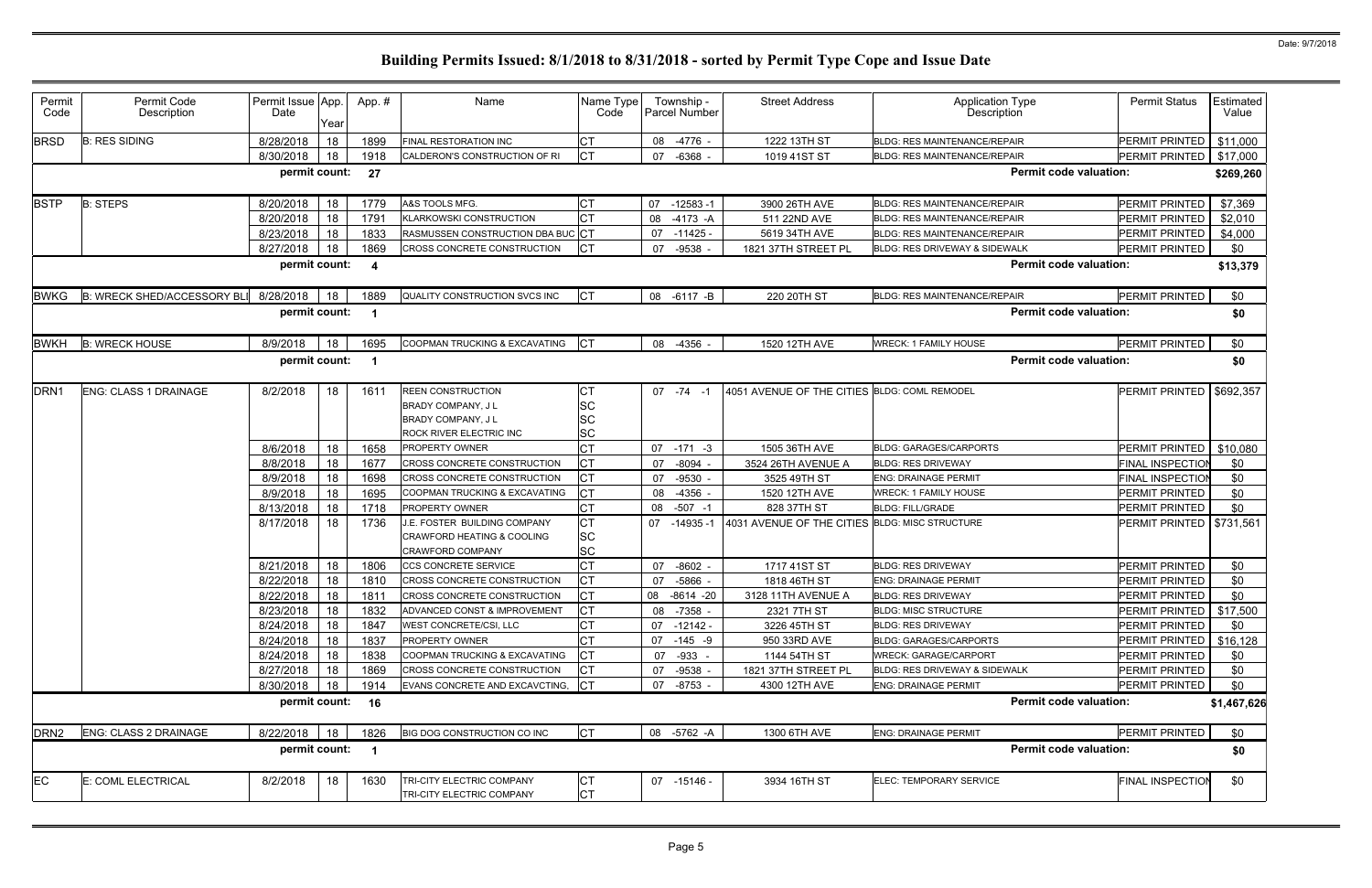| Permit<br>Code | Permit Code<br>Description | Permit Issue App.<br>Date | Year | App.#                   | Name                                                                                                                                                            | Name Type<br>Code                                     | Township -<br><b>Parcel Number</b> | <b>Street Address</b>                        | <b>Application Type</b><br>Description | <b>Permit Status</b>       | Estimated<br>Value |
|----------------|----------------------------|---------------------------|------|-------------------------|-----------------------------------------------------------------------------------------------------------------------------------------------------------------|-------------------------------------------------------|------------------------------------|----------------------------------------------|----------------------------------------|----------------------------|--------------------|
| EC             | E: COML ELECTRICAL         | 8/7/2018                  | 18   | 1676                    | TRI-CITY ELECTRIC COMPANY                                                                                                                                       | <b>CT</b>                                             | 99999 -                            | 2628 19TH ST                                 | ELEC: TEMPORARY SERVICE                | <b>FINAL INSPECTION</b>    | \$0                |
|                |                            | 8/9/2018                  | 18   | 1699                    | LAKEWOOD ELECTRIC AND GENERATO CT                                                                                                                               |                                                       | 07<br>$-12630 - 1$                 | 4605 16TH ST                                 | ELEC: WIRING, MISC                     | PERMIT PRINTED             | \$0                |
|                |                            | 8/14/2018                 | 18   | 1567                    | RYAN COMPANIES US INC<br>TRI-CITY ELECTRIC COMPANY                                                                                                              | <b>SC</b>                                             | 07 -14709 -                        | 4109 JOHN DEERE RD                           | <b>BLDG: COML REMODEL</b>              | PERMIT PRINTED             | \$220,000          |
|                |                            | 8/15/2018                 | 18   | 615                     | LARSEN KLAUER BUILDERS LTD<br><b>ERICKSON PLUMBING</b><br>ROCK RIVER ELECTRIC INC                                                                               | $\overline{\text{CT}}$<br>SC<br><b>SC</b>             | 08 -8270 -                         | 1727 6TH AVE                                 | <b>BLDG: COML REMODEL</b>              | PERMIT PRINTED             | \$15,000           |
|                |                            | 8/16/2018                 | 18   | 1611                    | <b>REEN CONSTRUCTION</b><br><b>BRADY COMPANY, JL</b><br>BRADY COMPANY, J L<br>ROCK RIVER ELECTRIC INC                                                           | <b>CT</b><br>SC<br><b>SC</b><br><b>SC</b>             | $07 - 74 - 1$                      | 4051 AVENUE OF THE CITIES BLDG: COML REMODEL |                                        | PERMIT PRINTED   \$692,357 |                    |
|                |                            | 8/16/2018                 | 18   | 1754                    | TRI-CITY ELECTRIC COMPANY                                                                                                                                       | <b>CT</b>                                             | 08<br>-5503 -                      | 425 17TH ST                                  | ELEC: SERVICE                          | PERMIT PRINTED             | \$0                |
|                |                            | 8/28/2018                 | 18   | 1549                    | JB ROBERTSON CONST INC.<br>BRADY COMPANY, J L<br>DAVENPORT ELECTRIC CONTRACT CO SC                                                                              | <b>CT</b><br>SC                                       | 07 -8164 -                         | 2500 41ST ST                                 | <b>BLDG: COML REMODEL</b>              | PERMIT PRINTED             | \$218,316          |
|                |                            | 8/30/2018                 | 18   | 1608                    | <b>BUILD TO SUIT INC</b><br>PETERSEN PLUMBING AND HEATING<br><b>GABRILSON HEATING &amp; AC</b><br><b>IGHTING MAINTENANCE INC</b>                                | <b>CT</b><br>SC<br><b>SC</b><br><b>SC</b>             | $07 - 77 -$                        | 3680 AVENUE OF THE CITIES BLDG: COML REMODEL |                                        | PERMIT PRINTED   \$217,067 |                    |
|                |                            | 8/30/2018                 | 18   | 1827                    | <b>ESTES CONSTRUCTION</b><br>TRI-CITY ELECTRIC COMPANY                                                                                                          | <b>CT</b><br><b>SC</b>                                | 08 -5411 -                         | 1701 RIVER DR                                | <b>BLDG: COML REMODEL</b>              | PERMIT PRINTED             | \$215,000          |
|                |                            | permit count:             |      | 10                      |                                                                                                                                                                 |                                                       |                                    |                                              | <b>Permit code valuation:</b>          |                            | \$1,577,740        |
| <b>ENA</b>     | <b>B: RES SIDEWALK</b>     | 8/28/2018                 | 18   | 937                     | <b>BM BAGBY INC</b><br><b>HANSSEN ELECTRIC</b><br>MIDWEST COMPLETE PLUMBING<br><b>FIREPLACES PLUS</b><br><b>BRADY COMPANY, JL</b><br><b>GRANET CONSTRUCTION</b> | СT<br>SC<br><b>SC</b><br>SC<br><b>SC</b><br><b>SC</b> | 07 -14768 -                        | 3511 72ND ST                                 | BLDG:RES/NEW, SINGLE FAMILY DETACHED   | PERMIT PRINTED             | \$300,000          |
|                |                            | permit count:             |      | $\overline{\mathbf{1}}$ |                                                                                                                                                                 |                                                       |                                    |                                              | <b>Permit code valuation:</b>          |                            | \$300,000          |
| ENB            | <b>B: RES DRIVEWAY</b>     | 8/8/2018 18               |      |                         | 1677 CROSS CONCRETE CONSTRUCTION                                                                                                                                | CT                                                    | 07 -8094 -                         | 3524 26TH AVENUE A                           | <b>BLDG: RES DRIVEWAY</b>              | PERMIT PRINTED             | \$0                |
|                |                            | 8/13/2018                 | 18   | 1717                    | JL HARDSCAPE                                                                                                                                                    | <b>CT</b>                                             | 07 -10832 -                        | 3441 45TH STREET CT                          | <b>BLDG: RES DRIVEWAY</b>              | PERMIT PRINTED             | \$8,000            |
|                |                            | 8/20/2018                 | 18   | 1781                    | HAZELWOOD HOMES INC                                                                                                                                             |                                                       | 07 -14958 -                        | 4203 33RD AVE                                | <b>BLDG: RES DRIVEWAY</b>              | PERMIT PRINTED             | \$0                |
|                |                            | 8/21/2018                 | 18   | 1806                    | CCS CONCRETE SERVICE                                                                                                                                            | <b>CT</b>                                             | $-8602 -$<br>07                    | 1717 41ST ST                                 | <b>BLDG: RES DRIVEWAY</b>              | PERMIT PRINTED             | \$0                |
|                |                            | 8/22/2018                 | 18   | 1811                    | CROSS CONCRETE CONSTRUCTION                                                                                                                                     | Iст                                                   | -8614 -20<br>08                    | 3128 11TH AVENUE A                           | <b>BLDG: RES DRIVEWAY</b>              | PERMIT PRINTED             | \$0                |
|                |                            | 8/24/2018                 | 18   | 1847                    | WEST CONCRETE/CSI, LLC                                                                                                                                          | <b>CT</b>                                             | $-12142-$<br>07                    | 3226 45TH ST                                 | <b>BLDG: RES DRIVEWAY</b>              | PERMIT PRINTED             | \$0                |
|                |                            | 8/28/2018                 | 18   | 937                     | <b>BM BAGBY INC</b><br><b>HANSSEN ELECTRIC</b><br>MIDWEST COMPLETE PLUMBING<br><b>FIREPLACES PLUS</b><br>BRADY COMPANY, J L<br><b>GRANET CONSTRUCTION</b>       | SC<br>SC<br>SC<br>SC<br><b>SC</b>                     | 07 -14768 -                        | 3511 72ND ST                                 | BLDG:RES/NEW, SINGLE FAMILY DETACHED   | PERMIT PRINTED   \$300,000 |                    |
|                |                            | permit count: 7           |      |                         |                                                                                                                                                                 |                                                       |                                    |                                              | <b>Permit code valuation:</b>          |                            | \$308,000          |
| ER             | E: RES ELECTRICAL          | 8/1/2018                  | 18   | 1619                    | LOVE ELECTRIC OF THE QUAD CITI                                                                                                                                  | <b>CT</b>                                             | 08 -494 -1                         | 900 36TH ST                                  | ELEC: SERVICE                          | <b>FINAL INSPECTION</b>    | \$0                |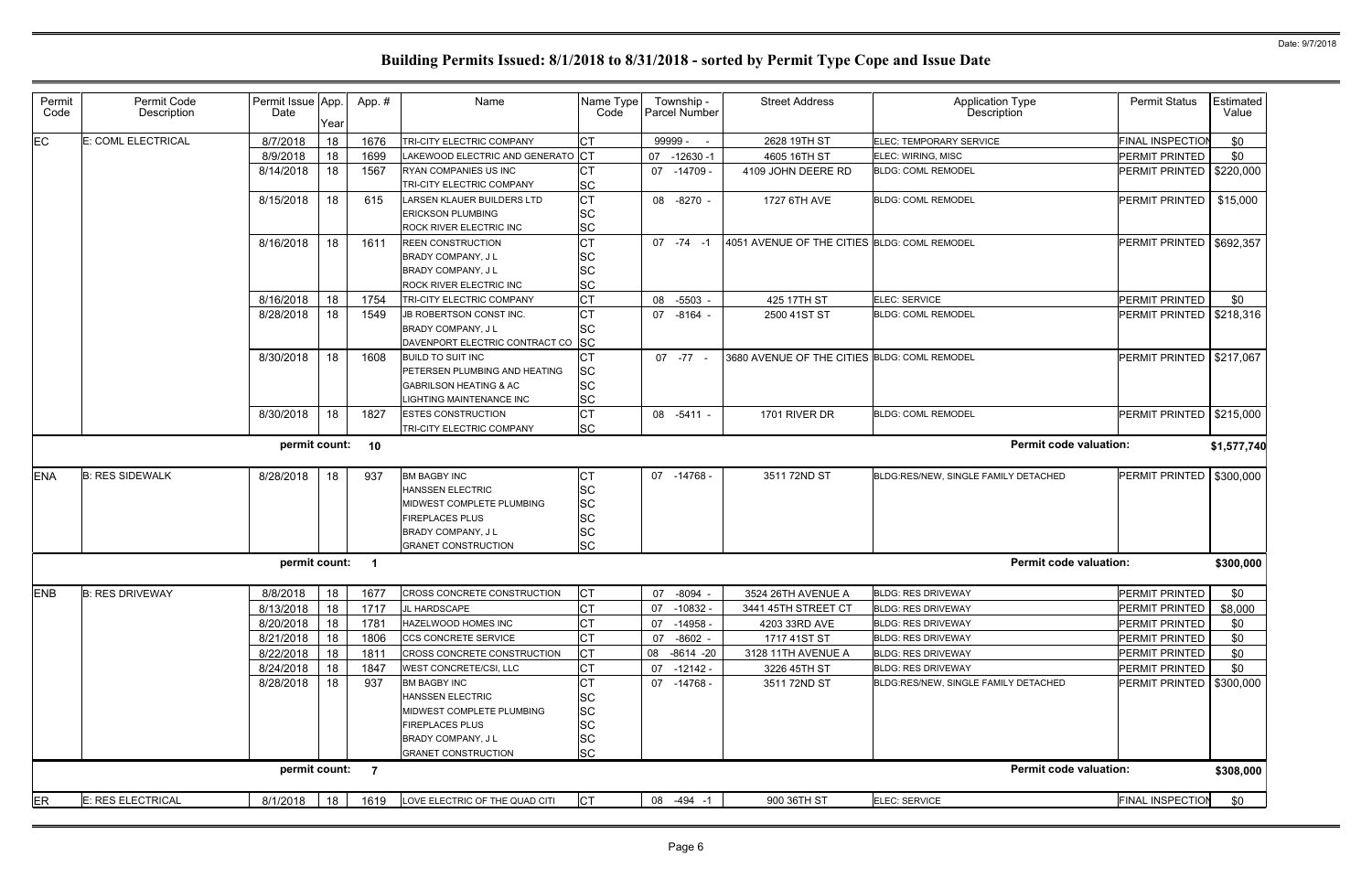| Permit<br>Code   | Permit Code<br>Description    | Permit Issue App.<br>Date | Year | App.#                   | Name                                                                       | Name Type<br>Code      | Township -<br><b>Parcel Number</b> | <b>Street Address</b>                        | Application Type<br>Description        | <b>Permit Status</b>       | Estimated<br>Value |
|------------------|-------------------------------|---------------------------|------|-------------------------|----------------------------------------------------------------------------|------------------------|------------------------------------|----------------------------------------------|----------------------------------------|----------------------------|--------------------|
| ER               | <b>E: RES ELECTRICAL</b>      | 8/3/2018                  | 18   | 1127                    | GANNON POOL & SPA INC<br>TRI-CITY ELECTRIC COMPANY                         | <b>CT</b><br><b>SC</b> | 07 -14089 -                        | 6 ORCHARD HILL BLVD                          | <b>BLDG: SWIMMING POOL</b>             | PERMIT PRINTED             | \$17,500           |
|                  |                               | 8/3/2018                  | 18   | 1649                    | <b>BLACKHAWK ELECTRIC ENTERPRISES</b>                                      | <b>CT</b>              | -5835 -<br>07                      | 2120 46TH ST                                 | <b>ELEC: SERVICE</b>                   | <b>FINAL INSPECTIOI</b>    | \$0                |
|                  |                               | 8/3/2018                  | 18   | 1647                    | TRI-CITY ELECTRIC COMPANY                                                  | <b>CT</b>              | 07<br>-8423 -                      | 3306 13TH AVENUE CT                          | ELEC: SERVICE                          | PERMIT PRINTED             | \$0                |
|                  |                               | 8/3/2018                  | 18   | 1506                    | MAINTENANCE PRO TEAM                                                       | <b>CT</b>              | 08 -3627 -                         | 2424 7TH AVE                                 | <b>BLDG: RES MAINTENANCE/REPAIR</b>    | PERMIT PRINTED             | \$33,500           |
|                  |                               |                           |      |                         | TRI-CITY ELECTRIC COMPANY                                                  | SC                     |                                    |                                              |                                        |                            |                    |
|                  |                               |                           |      |                         | PRECISION AIR HTG & AC INC                                                 | SC                     |                                    |                                              |                                        |                            |                    |
|                  |                               |                           |      |                         | PRECISION AIR HTG & AC INC                                                 | <b>SC</b>              |                                    |                                              |                                        |                            |                    |
|                  |                               |                           |      |                         | PRECISION AIR HTG & AC INC                                                 | <b>SC</b>              |                                    |                                              |                                        |                            |                    |
|                  |                               | 8/3/2018                  | 18   | 1651                    | PIKUZA ELECTRIC INC                                                        | <b>CT</b>              | 08 -7780 -                         | 508 25TH AVE                                 | ELEC: SERVICE                          | PERMIT PRINTED             | \$0                |
|                  |                               | 8/6/2018                  | 18   | 1654                    | <b>PROPERTY OWNER</b>                                                      | <b>CT</b>              | 07 -144 -2                         | 705 34TH AVE                                 | <b>BLDG: RES ADDITION</b>              | PERMIT PRINTED             | \$18,720           |
|                  |                               |                           |      |                         | <b>PROPERTY OWNER</b>                                                      | SC                     |                                    |                                              |                                        |                            |                    |
|                  |                               |                           |      |                         | <b>PROPERTY OWNER</b>                                                      | SC                     |                                    |                                              |                                        |                            |                    |
|                  |                               |                           |      |                         | <b>PROPERTY OWNER</b>                                                      | SC                     |                                    |                                              |                                        |                            |                    |
|                  |                               | 8/7/2018                  | 18   | 1673                    | <b>SHAW ELECTRIC INC</b>                                                   | <b>CT</b>              | 08 -6595                           | 3117 11TH AVENUE C                           | ELEC: WIRING, MISC                     | PERMIT PRINTED             | \$0                |
|                  |                               | 8/9/2018                  | 18   | 730                     | <b>PROPERTY OWNER</b>                                                      | <b>CT</b>              | 08 -6640 -                         | 2915 11TH AVENUE A                           | <b>BLDG: GARAGES/CARPORTS</b>          | PERMIT PRINTED             | \$15,680           |
|                  |                               |                           |      |                         | QUAD CITY PLUMBING                                                         | SC                     |                                    |                                              |                                        |                            |                    |
|                  |                               |                           |      |                         | <b>QUAD CITY PLUMBING</b>                                                  | SC                     |                                    |                                              |                                        |                            |                    |
|                  |                               | 8/10/2018                 | 18   | 1711                    | <b>ROCK RIVER ELECTRIC INC</b>                                             | <b>CT</b>              | 08 -3907 -                         | 1822 14TH AVE                                | ELEC: SERVICE                          | PERMIT PRINTED             | \$0                |
|                  |                               | 8/14/2018                 | 18   | 1728                    | ROCK RIVER ELECTRIC INC                                                    | <b>CT</b>              | 07 -7494 -                         | 2750 13TH AVE                                | ELEC: SERVICE                          | PERMIT PRINTED             | \$0                |
|                  |                               | 8/14/2018                 | 18   | 1727                    | <b>RGS ELECTRIC COMPANY</b>                                                | <b>CT</b>              | 08 -286 -                          | 1545 30TH AVE                                | <b>ELEC: REMODEL</b>                   | PERMIT PRINTED             | \$0                |
|                  |                               | 8/15/2018                 | 18   | 1739                    | SHAW ELECTRIC INC                                                          | <b>CT</b>              | -4917 -<br>08                      | 1317 10TH ST                                 | ELEC: SERVICE                          | PERMIT PRINTED             | \$0                |
|                  |                               | 8/16/2018                 | 18   | 1755                    | TRI-CITY ELECTRIC COMPANY                                                  | <b>CT</b>              | $-9501 -$<br>07                    | 3440 49TH ST                                 | ELEC: SERVICE                          | PERMIT PRINTED             | \$0                |
|                  |                               | 8/17/2018                 | 18   | 1762                    | ELECTRIC DOCTOR SERVICE LLC                                                | C <sub>T</sub>         | 07 -1137 -                         | 2715 15TH AVE                                | ELEC: SERVICE                          | <b>FINAL INSPECTION</b>    | \$0                |
|                  |                               | 8/22/2018                 | 18   | 1586                    | <b>PROPERTY OWNER</b>                                                      | <b>CT</b>              | 07 -242 -4                         | 4910 28TH AVE                                | <b>BLDG: RES REMODEL</b>               | PERMIT PRINTED             | \$67,108           |
|                  |                               |                           |      |                         | PROPERTY OWNER                                                             | SC                     |                                    |                                              |                                        |                            |                    |
|                  |                               | 8/22/2018                 | 18   | 1830                    | <b>WILLIAMSON ELECTRIC</b>                                                 | СT                     | 08 - 9258                          | 3309 2ND STREET CT                           | ELEC: WIRING, MISC                     | PERMIT PRINTED             | \$0                |
|                  |                               | 8/24/2018                 | 18   | 1850                    | THADDEUS H ELECTRIC INC                                                    | СT                     | 08 -2415 -                         | 116 18TH AVE                                 | <b>ELEC: SERVICE</b>                   | PERMIT PRINTED             | \$0                |
|                  |                               | 8/28/2018                 | 18   | 1892                    | TRI-CITY ELECTRIC COMPANY                                                  | <b>CT</b>              | $-8596 - 14$<br>08                 | 3726 10TH AVENUE CT                          | ELEC: SERVICE                          | PERMIT PRINTED             | \$0                |
|                  |                               | 8/30/2018                 | 18   | 1846                    | <b>PROPERTY OWNER</b>                                                      | <b>CT</b>              | 07 - 70 - E                        | 3610 12TH AVE                                | <b>BLDG: RES MAINTENANCE/REPAIR</b>    | PERMIT PRINTED             | \$500              |
|                  |                               |                           |      |                         | LAKEWOOD ELECTRIC AND GENERATO SC                                          |                        |                                    |                                              |                                        |                            |                    |
|                  |                               | 8/30/2018 18 1919         |      |                         | PARADISE POWER INC.                                                        | <b>CT</b>              | 08 -1677 -                         | 2217 11TH AVENUE A                           | ELEC: SERVICE                          | FINAL INSPECTION           | \$0                |
|                  |                               | permit count: 21          |      |                         |                                                                            |                        |                                    |                                              | <b>Permit code valuation:</b>          |                            | \$153,008          |
| ERM <sub>6</sub> | E: RES ELCT MTR RECNCT (6 MO) | 8/7/2018                  | 18   | 1674                    | PARADISE POWER INC.                                                        | <b>CT</b>              | 08 -3901 -                         | 1416 17TH ST                                 | ELCT: ELCT MTR RECONNCT AFTER 6 MONTHS | <b>FINAL INSPECTIOI</b>    | \$0                |
|                  |                               | permit count:             |      | $\overline{\mathbf{1}}$ |                                                                            |                        |                                    |                                              | <b>Permit code valuation:</b>          |                            | \$0                |
| <b>MC</b>        | M: COML MECHANICAL            | 8/13/2018                 | 18   | 1611                    | <b>REEN CONSTRUCTION</b><br>BRADY COMPANY, J L<br><b>BRADY COMPANY, JL</b> | <b>CT</b><br>SC<br>SC  | $07 - 74 - 1$                      | 4051 AVENUE OF THE CITIES BLDG: COML REMODEL |                                        | PERMIT PRINTED             | \$692,357          |
|                  |                               |                           |      |                         | ROCK RIVER ELECTRIC INC                                                    | <b>SC</b>              |                                    |                                              |                                        |                            |                    |
|                  |                               | 8/14/2018                 | 18   | 1729                    | <b>CRAWFORD HEATING &amp; COOLING</b>                                      | <b>CT</b>              | 07 -882 -                          | 3000 41ST ST                                 | HTG: ROOFTOP UNIT, REPLACE             | PERMIT PRINTED             | \$0                |
|                  |                               | 8/20/2018                 | 18   | 1777                    | KLAUER HEATING & AC LTD                                                    | <b>CT</b>              | 07<br>-12630 -1                    | 4605 16TH ST                                 | HTG: ROOFTOP UNIT, REPLACE             | PERMIT PRINTED             | \$0                |
|                  |                               | 8/20/2018                 | 18   | 1764                    | TOTAL MAINTENANCE INC                                                      | <b>CT</b>              | 07<br>-14989 -                     | 4500 16TH ST                                 | HTG: ROOFTOP UNIT, REPLACE             | PERMIT PRINTED             | \$0                |
|                  |                               | 8/20/2018                 | 18   | 1773                    | BRADY COMPANY, J L                                                         | <b>CT</b>              | $-2288 - 1$<br>08                  | 1731 7TH ST                                  | HTG: ROOFTOP UNIT, REPLACE             | PERMIT PRINTED             | \$0                |
|                  |                               | 8/21/2018                 | 18   | 1608                    | <b>BUILD TO SUIT INC</b>                                                   | <b>CT</b>              | 07 -77 -                           | 3680 AVENUE OF THE CITIES BLDG: COML REMODEL |                                        | PERMIT PRINTED   \$217,067 |                    |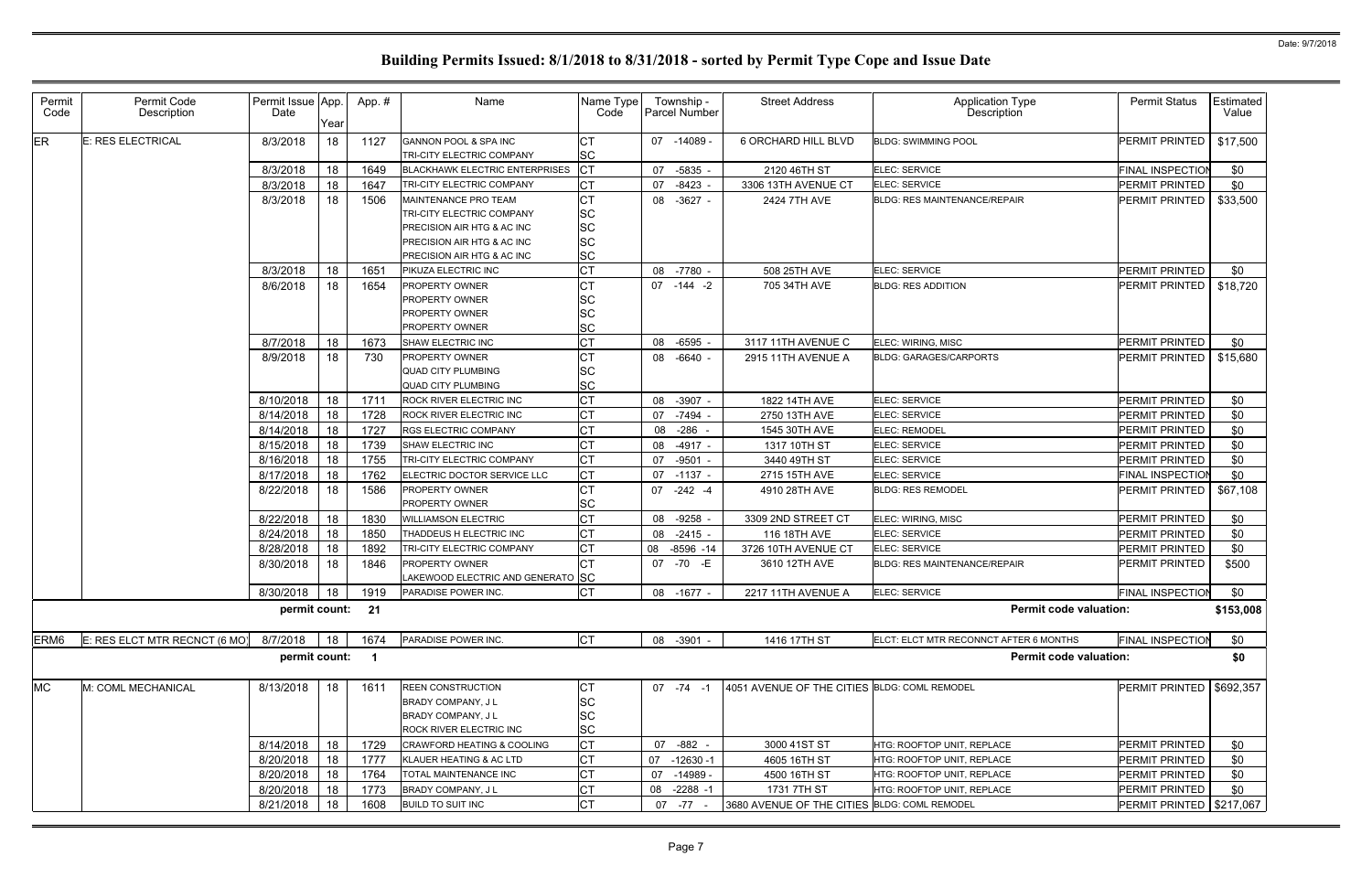| Permit<br>Code | Permit Code<br>Description | Permit Issue App.<br>Date | Year | App.#                   | Name                                                                                                                                                            | Name Type<br>Code                                             | Township -<br><b>Parcel Number</b> | <b>Street Address</b>                              | Application Type<br><b>Description</b>       | <b>Permit Status</b>       | Estimated<br>Value |
|----------------|----------------------------|---------------------------|------|-------------------------|-----------------------------------------------------------------------------------------------------------------------------------------------------------------|---------------------------------------------------------------|------------------------------------|----------------------------------------------------|----------------------------------------------|----------------------------|--------------------|
| <b>MC</b>      | M: COML MECHANICAL         | 8/21/2018                 | 18   | 1608                    | PETERSEN PLUMBING AND HEATING<br><b>GABRILSON HEATING &amp; AC</b><br>IGHTING MAINTENANCE INC                                                                   | <b>SC</b><br><b>SC</b><br><b>SC</b>                           | $07 - 77 -$                        | 3680 AVENUE OF THE CITIES BLDG: COML REMODEL       |                                              | PERMIT PRINTED   \$217,067 |                    |
|                |                            | 8/24/2018                 | 18   | 1842                    | <b>BRADY COMPANY, JL</b>                                                                                                                                        | <b>CT</b>                                                     | 07<br>$-308 -$                     | 4700 53RD ST                                       | HTG: OTHER, INSTALL/REPLACE                  | PERMIT PRINTED             | \$0                |
|                |                            | 8/29/2018                 | 18   | 1902                    | <b>CRAWFORD COMPANY</b>                                                                                                                                         | IСТ                                                           | 07<br>-13115 -                     | 2119 53RD ST                                       | HTG: FURNACE/AC, REPLACE                     | PERMIT PRINTED             | \$0                |
|                |                            | 8/31/2018                 | 18   | 1736                    | J.E. FOSTER BUILDING COMPANY<br>CRAWFORD HEATING & COOLING<br>CRAWFORD COMPANY                                                                                  | <b>CT</b><br><b>SC</b><br><b>SC</b>                           | 07<br>$-14935-1$                   | 4031 AVENUE OF THE CITIES BLDG: MISC STRUCTURE     |                                              | PERMIT PRINTED   \$731,561 |                    |
|                |                            | permit count: 9           |      |                         |                                                                                                                                                                 |                                                               |                                    |                                                    | <b>Permit code valuation:</b>                |                            | \$1,640,985        |
| <b>MCI</b>     | M: COML INVESTIGATION      | 8/3/2018                  | 18   | 1639                    | KALE HEATING & AC                                                                                                                                               | СT                                                            | $-2426$ -<br>07                    | 4435 AVENUE OF THE CITIES HTG: FURNACE/AC, REPLACE |                                              | PERMIT PRINTED             | \$0                |
|                |                            | 8/23/2018                 | 18   | 1835                    | <b>PROPERTY OWNER</b>                                                                                                                                           | <b>CT</b>                                                     | 08 -1186 -                         | 1640 6TH AVE                                       | <b>INVESTIGATION</b>                         | PERMIT PRINTED             | \$0                |
|                |                            | permit count:             |      | $\overline{\mathbf{2}}$ |                                                                                                                                                                 |                                                               |                                    |                                                    | <b>Permit code valuation:</b>                |                            | \$0                |
| <b>MR</b>      | M: RES MECHANICAL          | 8/3/2018                  | 18   | 1640                    | KLAUER HEATING & AC LTD                                                                                                                                         | <b>CT</b>                                                     | 07 -1172 -                         | 2937 16TH AVE                                      | HTG: AIR CONDITIONING, REPLACE               | <b>FINAL INSPECTION</b>    | \$0                |
|                |                            | 8/3/2018                  | 18   | 1633                    | JK PLUMBING AND HEATING LLC                                                                                                                                     | <b>CT</b>                                                     | 08 -171 -                          | 730 24TH AVENUE CT                                 | <b>HTG: GAS PIPING</b>                       | PERMIT PRINTED             | \$0                |
|                |                            | 8/3/2018                  | 18   | 1634                    | JK PLUMBING AND HEATING LLC                                                                                                                                     | <b>CT</b>                                                     | 08<br>$-6817 -21$                  | 1020 23RD ST                                       | HTG: AIR CONDITIONING, REPLACE               | PERMIT PRINTED             | \$0                |
|                |                            | 8/6/2018                  | 18   | 1655                    | KLAUER HEATING & AC LTD                                                                                                                                         | <b>CT</b>                                                     | 07<br>$-10410 -$                   | 3533 13TH ST                                       | HTG: FURNACE/AC, REPLACE                     | <b>FINAL INSPECTION</b>    | \$0                |
|                |                            | 8/6/2018                  | 18   | 1654                    | PROPERTY OWNER<br>PROPERTY OWNER<br>PROPERTY OWNER<br><b>PROPERTY OWNER</b>                                                                                     | <b>CT</b><br><b>SC</b><br>SC<br><b>SC</b>                     | 07 -144 -2                         | 705 34TH AVE                                       | <b>BLDG: RES ADDITION</b>                    | PERMIT PRINTED             | \$18,720           |
|                |                            | 8/6/2018                  | 18   | 1657                    | <b>TOTAL MAINTENANCE INC</b>                                                                                                                                    | <b>CT</b>                                                     | 07 -1970 -                         | 2369 29TH ST                                       | HTG: AIR CONDITIONING, REPLACE               | PERMIT PRINTED             | \$0                |
|                |                            | 8/7/2018                  | 18   | 1668                    | <b>GABRILSON HEATING &amp; AC</b>                                                                                                                               | <b>CT</b>                                                     | 07<br>-1061 -                      | 1819 30TH ST                                       | HTG: FURNACE/AC, REPLACE                     | PERMIT PRINTED             | \$0                |
|                |                            | 8/7/2018                  | 18   | 1669                    | KALE HEATING & AC                                                                                                                                               | lст                                                           | 07<br>$-11395 -$                   | 5315 34TH AVE                                      | HTG: AIR CONDITIONING, REPLACE               | PERMIT PRINTED             | \$0                |
|                |                            | 8/7/2018                  | 18   | 1670                    | KALE HEATING & AC                                                                                                                                               | <b>CT</b>                                                     | $-13496 -$<br>07                   | 4208 22ND AVE                                      | HTG: AIR CONDITIONING, REPLACE               | PERMIT PRINTED             | \$0                |
|                |                            | 8/7/2018                  | 18   | 937                     | <b>BM BAGBY INC</b><br><b>HANSSEN ELECTRIC</b><br>MIDWEST COMPLETE PLUMBING<br><b>FIREPLACES PLUS</b><br><b>BRADY COMPANY, JL</b><br><b>GRANET CONSTRUCTION</b> | <b>SC</b><br><b>SC</b><br><b>SC</b><br><b>SC</b><br><b>SC</b> | 07 -14768                          | 3511 72ND ST                                       | BLDG:RES/NEW, SINGLE FAMILY DETACHED         | PERMIT PRINTED             | \$300,000          |
|                |                            | 8/7/2018                  | 18   | 1671                    | BRADY COMPANY, J L                                                                                                                                              | <b>CT</b>                                                     | $-6476$ -<br>07                    | 3809 10TH AVENUE CT                                | HTG: OTHER, INSTALL/REPLACE                  | PERMIT PRINTED             | \$0                |
|                |                            | 8/7/2018                  | 18   | 1667                    | <b>GABRILSON HEATING &amp; AC</b>                                                                                                                               |                                                               | 08 -8614 -21                       | 3134 11TH AVENUE A                                 | HTG: FURNACE/AC, REPLACE                     | PERMIT PRINTED             | \$0                |
|                |                            | 8/8/2018                  | 18   | 1689                    | HEATCO SERVICE COMPANY                                                                                                                                          | <b>CT</b>                                                     | $-548 -$<br>07                     | 4110 24TH AVE                                      | HTG: FURNACE/AC. REPLACE                     | PERMIT PRINTED             | \$0                |
|                |                            | 8/8/2018                  | 18   | 1690                    | AMILY HEATING & COOLING                                                                                                                                         |                                                               | 07<br>-5657 -                      | 2419 45TH ST                                       | HTG: FURNACE/AC, REPLACE                     | PERMIT PRINTED             | \$0                |
|                |                            | 8/9/2018                  | 18   | 1310                    | <b>TRAPKUS BUILD</b><br><b>DEMARLIE MAINTENANCE</b><br>CAMPBELL ELECTRIC<br>PRECISION AIR HTG & AC INC                                                          | <b>CT</b><br><b>SC</b><br><b>SC</b><br><b>SC</b>              | $07 - 37 -$                        | 1405 51ST STREET DR                                | BLDG:RES/NEW, SINGLE FAMILY ATTD (TOWNHOUSE) | PERMIT PRINTED   \$101,550 |                    |
|                |                            | 8/9/2018                  | 18   | 1311                    | <b>TRAPKUS BUILD</b><br><b>DEMARLIE MAINTENANCE</b><br><b>CAMPBELL ELECTRIC</b><br>PRECISION AIR HTG & AC INC                                                   | IСТ<br><b>SC</b><br><b>SC</b><br><b>SC</b>                    | $07 -37 -$                         | 1407 51ST STREET DR                                | BLDG:RES/NEW, SINGLE FAMILY ATTD (TOWNHOUSE) | PERMIT PRINTED   \$101,550 |                    |
|                |                            | 8/9/2018                  | 18   | 1308                    | <b>TRAPKUS BUILD</b><br>DEMARLIE MAINTENANCE                                                                                                                    | <b>CT</b><br><b>SC</b>                                        | 07 -37 -                           | 1409 51ST STREET DR                                | BLDG:RES/NEW, SINGLE FAMILY ATTD (TOWNHOUSE) | PERMIT PRINTED   \$101,550 |                    |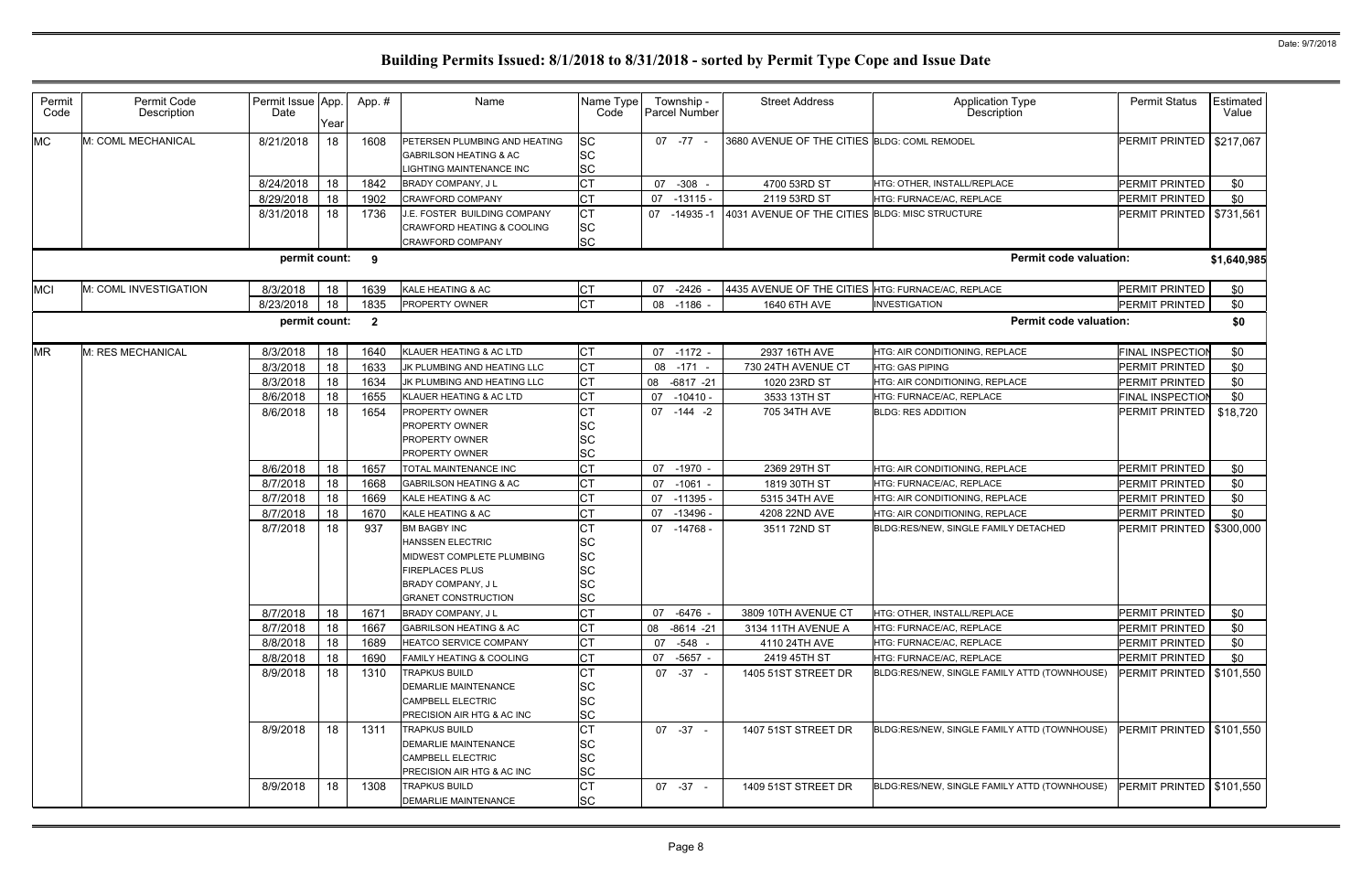| Permit<br>Code | Permit Code<br>Description | Permit Issue App.<br>Date | Year | App.# | Name                                                                                                                                        | Name Type<br>Code                                             | Township -<br>Parcel Number | <b>Street Address</b> | <b>Application Type</b><br>Description       | <b>Permit Status</b>       | Estimated<br>Value |
|----------------|----------------------------|---------------------------|------|-------|---------------------------------------------------------------------------------------------------------------------------------------------|---------------------------------------------------------------|-----------------------------|-----------------------|----------------------------------------------|----------------------------|--------------------|
| <b>MR</b>      | M: RES MECHANICAL          | 8/9/2018                  | 18   | 1308  | <b>CAMPBELL ELECTRIC</b><br>PRECISION AIR HTG & AC INC                                                                                      | <b>SC</b><br><b>SC</b>                                        | $07 -37 -$                  | 1409 51ST STREET DR   | BLDG:RES/NEW, SINGLE FAMILY ATTD (TOWNHOUSE) | PERMIT PRINTED   \$101,550 |                    |
|                |                            | 8/9/2018                  | 18   | 1309  | <b>TRAPKUS BUILD</b><br><b>DEMARLIE MAINTENANCE</b><br>CAMPBELL ELECTRIC<br>PRECISION AIR HTG & AC INC                                      | <b>CT</b><br><b>SC</b><br><b>SC</b><br><b>SC</b>              | $07 - 37 -$                 | 1411 51ST STREET DR   | BLDG:RES/NEW, SINGLE FAMILY ATTD (TOWNHOUSE) | PERMIT PRINTED   \$101,550 |                    |
|                |                            | 8/9/2018                  | 18   | 626   | <b>TRAPKUS BUILD</b><br><b>DEMARLIE MAINTENANCE</b><br>CAMPBELL ELECTRIC<br>PRECISION AIR HTG & AC INC                                      | СT<br><b>SC</b><br><b>SC</b><br><b>SC</b>                     | $07 - 37 -$                 | 1415 51ST STREET DR   | BLDG:RES/NEW, SINGLE FAMILY ATTD (TOWNHOUSE) | <b>PERMIT PRINTED</b>      | \$101,550          |
|                |                            | 8/9/2018                  | 18   | 629   | <b>TRAPKUS BUILD</b><br>DEMARLIE MAINTENANCE<br>CAMPBELL ELECTRIC<br>PRECISION AIR HTG & AC INC                                             | <b>CT</b><br><b>SC</b><br><b>SC</b><br><b>SC</b>              | $07 - 37 -$                 | 1417 51ST STREET DR   | BLDG:RES/NEW, SINGLE FAMILY ATTD (TOWNHOUSE) | <b>PERMIT PRINTED</b>      | \$101,550          |
|                |                            | 8/9/2018                  | 18   | 627   | <b>TRAPKUS BUILD</b><br><b>DEMARLIE MAINTENANCE</b><br>CAMPBELL ELECTRIC<br>PRECISION AIR HTG & AC INC                                      | СT<br><b>SC</b><br><b>SC</b><br><b>SC</b>                     | $07 - 37 -$                 | 1419 51ST STREET DR   | BLDG:RES/NEW, SINGLE FAMILY ATTD (TOWNHOUSE) | <b>PERMIT PRINTED</b>      | \$101,550          |
|                |                            | 8/9/2018                  | 18   | 631   | <b>TRAPKUS BUILD</b><br><b>DEMARLIE MAINTENANCE</b><br>CAMPBELL ELECTRIC<br>PRECISION AIR HTG & AC INC                                      | <b>CT</b><br><b>SC</b><br><b>SC</b><br><b>SC</b>              | $07 -37 -$                  | 1421 51ST STREET DR   | BLDG:RES/NEW, SINGLE FAMILY ATTD (TOWNHOUSE) | <b>PERMIT PRINTED</b>      | \$0                |
|                |                            | 8/10/2018                 | 18   | 1710  | <b>FREED HEATING &amp; AC</b>                                                                                                               | СT                                                            | 07<br>$-2824$               | 3454 14TH ST          | HTG: AIR CONDITIONING, REPLACE               | PERMIT PRINTED             | \$0                |
|                |                            | 8/10/2018                 | 18   | 1506  | MAINTENANCE PRO TEAM<br>TRI-CITY ELECTRIC COMPANY<br>PRECISION AIR HTG & AC INC<br>PRECISION AIR HTG & AC INC<br>PRECISION AIR HTG & AC INC | <b>CT</b><br><b>SC</b><br><b>SC</b><br><b>SC</b><br><b>SC</b> | $-3627 -$<br>08             | 2424 7TH AVE          | <b>BLDG: RES MAINTENANCE/REPAIR</b>          | PERMIT PRINTED             | \$33,500           |
|                |                            | 8/13/2018                 | 18   | 1721  | BRADY COMPANY, J L                                                                                                                          |                                                               | $-12401 -$<br>07            | 5101 52ND AVE         | HTG: AIR CONDITIONING, REPLACE               | PERMIT PRINTED             | \$0                |
|                |                            | 8/13/2018                 | 18   | 1719  | KALE HEATING & AC                                                                                                                           |                                                               | 08<br>$-183 - 19$           | 2529 1ST STREET CT    | HTG: FURNACE/AC, REPLACE                     | PERMIT PRINTED             | \$0                |
|                |                            | 8/13/2018                 | 18   | 1720  | FREED HEATING & AC                                                                                                                          |                                                               | $-6688$<br>08               | 2714 11TH AVENUE C    | HTG: AIR CONDITIONING, REPLACE               | PERMIT PRINTED             | \$0                |
|                |                            | 8/13/2018                 | 18   | 1722  | BRADY COMPANY, J L                                                                                                                          |                                                               | 08<br>-6747 -1              | 2426 18TH ST          | HTG: AIR CONDITIONING, REPLACE               | PERMIT PRINTED             | \$0                |
|                |                            | 8/14/2018                 | 18   | 1730  | TOTAL MAINTENANCE INC                                                                                                                       | <b>CT</b>                                                     | 07 -11570 -                 | 5415 11TH AVENUE A    | HTG: FURNACE/AC, REPLACE                     | PERMIT PRINTED             | \$0                |
|                |                            | 8/16/2018                 | 18   | 1749  | CBC PLUMBING HEATING & AIR LLC                                                                                                              |                                                               | -11013 -<br>07              | 4740 18TH AVENUE CT   | HTG: AIR CONDITIONING, REPLACE               | PERMIT PRINTED             | \$0                |
|                |                            | 8/16/2018                 | 18   | 1748  | KALE HEATING & AC                                                                                                                           |                                                               | -13496 -<br>07              | 4240 22ND AVE         | HTG: AIR CONDITIONING, REPLACE               | PERMIT PRINTED             | \$0                |
|                |                            | 8/16/2018                 | 18   | 1751  | KLAUER HEATING & AC LTD                                                                                                                     | <b>SC</b>                                                     | 07<br>-9473 -               | 3448 50TH ST          | HTG: FURNACE/AC, REPLACE                     | <b>FINAL INSPECTION</b>    | \$0                |
|                |                            | 8/16/2018                 | 18   | 1752  | <b>CRAWFORD HEATING &amp; COOLING</b>                                                                                                       |                                                               | 08<br>-1776 -A              | 622 53RD ST           | HTG: FURNACE/AC. REPLACE                     | PERMIT PRINTED             | \$0                |
|                |                            | 8/16/2018                 | 18   | 1747  | PEEPLES HEATING & AIR COND                                                                                                                  |                                                               | 08<br>$-6461 - 51$          | 3009 15TH ST          | HTG: AIR CONDITIONING, REPLACE               | PERMIT PRINTED             | \$0                |
|                |                            | 8/16/2018                 | 18   | 1750  | <b>FREED HEATING &amp; AC</b>                                                                                                               |                                                               | 08<br>-8860 -               | 2805 2ND ST           | HTG: AIR CONDITIONING, REPLACE               | PERMIT PRINTED             | \$0                |
|                |                            | 8/16/2018                 | 18   | 1743  | BRADY COMPANY, J L                                                                                                                          |                                                               | $-9342 -2$<br>08            | 4042 RIVER DR         | HTG: AIR CONDITIONING, REPLACE               | PERMIT PRINTED             | \$0                |
|                |                            | 8/17/2018                 | 18   | 1759  | KALE HEATING & AC                                                                                                                           |                                                               | 07<br>-9813 -               | 3715 15TH STREET D    | HTG: AIR CONDITIONING, REPLACE               | PERMIT PRINTED             | \$0                |
|                |                            | 8/17/2018                 | 18   | 1763  | KALE HEATING & AC                                                                                                                           |                                                               | $-4137 - 15$<br>08          | 2619 8TH ST           | HTG: AIR CONDITIONING, REPLACE               | PERMIT PRINTED             | \$0                |
|                |                            | 8/20/2018                 | 18   | 937   | <b>BM BAGBY INC</b><br>HANSSEN ELECTRIC<br>MIDWEST COMPLETE PLUMBING<br>FIREPLACES PLUS<br>BRADY COMPANY, J L                               | <b>SC</b><br><b>SC</b><br><b>SC</b><br><b>SC</b>              | 07 -14768 -                 | 3511 72ND ST          | BLDG:RES/NEW, SINGLE FAMILY DETACHED         | PERMIT PRINTED   \$300,000 |                    |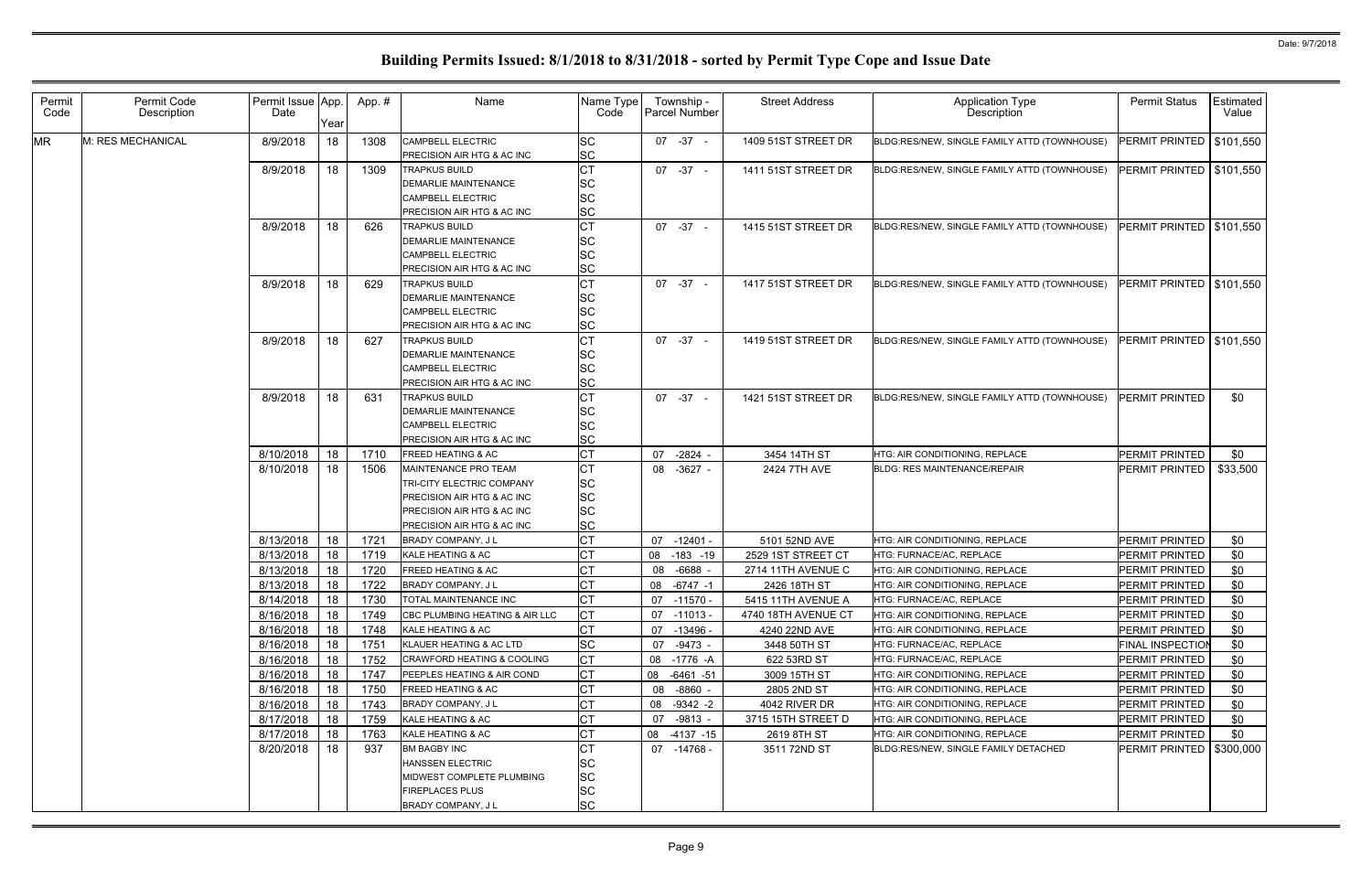| Permit<br>Code   | Permit Code<br>Description   | Permit Issue App.<br>Date | Year | App. #                  | Name                                                     | Name Type<br>Code | Township -<br><b>Parcel Number</b> | <b>Street Address</b>                        | <b>Application Type</b><br>Description | <b>Permit Status</b>       | Estimated<br>Value |
|------------------|------------------------------|---------------------------|------|-------------------------|----------------------------------------------------------|-------------------|------------------------------------|----------------------------------------------|----------------------------------------|----------------------------|--------------------|
| <b>MR</b>        | M: RES MECHANICAL            | 8/20/2018                 | 18   | 937                     | <b>GRANET CONSTRUCTION</b>                               | <b>SC</b>         | 07<br>-14768 -                     | 3511 72ND ST                                 | BLDG:RES/NEW, SINGLE FAMILY DETACHED   | <b>PERMIT PRINTED</b>      | \$300,000          |
|                  |                              | 8/20/2018                 | 18   | 1776                    | TOTAL MAINTENANCE INC                                    | <b>CT</b>         | 07<br>-1996 -                      | 2335 30TH ST                                 | HTG: FURNACE/AC, REPLACE               | PERMIT PRINTED             | \$0                |
|                  |                              | 8/21/2018                 | 18   | 1800                    | <b>GABRILSON HEATING &amp; AC</b>                        | <b>CT</b>         | 07<br>-14667 -                     | 3673 70TH STREET CT                          | HTG: FURNACE/AC, REPLACE               | FINAL INSPECTIO            | \$0                |
|                  |                              | 8/21/2018                 | 18   | 1801                    | <b>FREED HEATING &amp; AC</b>                            | <b>CT</b>         | 07<br>-7778 -                      | 3750 40TH STREET CT                          | HTG: AIR CONDITIONING, REPLACE         | PERMIT PRINTED             | \$0                |
|                  |                              | 8/21/2018                 | 18   | 1802                    | KLAUER HEATING & AC LTD                                  | <b>CT</b>         | 08<br>$-9285 - 6$                  | 3014 3RD ST                                  | HTG: FURNACE/AC, REPLACE               | <b>FINAL INSPECTION</b>    | \$0                |
|                  |                              | 8/22/2018                 | 18   | 1586                    | <b>PROPERTY OWNER</b><br>PROPERTY OWNER                  | <b>CT</b><br>SC   | 07 -242 -4                         | 4910 28TH AVE                                | <b>BLDG: RES REMODEL</b>               | PERMIT PRINTED             | \$67,108           |
|                  |                              | 8/24/2018                 | 18   | 1844                    | BRADY COMPANY, J L                                       | <b>CT</b>         | 07<br>-2838 -                      | 3403 14TH ST                                 | HTG: FURNACE/AC, REPLACE               | PERMIT PRINTED             | \$0                |
|                  |                              | 8/24/2018                 | 18   | 1841                    | <b>FREED HEATING &amp; AC</b>                            | <b>CT</b>         | $-5244$ -<br>07                    | 1515 34TH ST                                 | HTG: AIR CONDITIONING, REPLACE         | PERMIT PRINTED             | \$0                |
|                  |                              | 8/24/2018                 | 18   | 1843                    | BRADY COMPANY, J L                                       | <b>CT</b>         | $-9836$<br>07                      | 1584 37TH AVE                                | HTG: AIR CONDITIONING, REPLACE         | PERMIT PRINTED             | \$0                |
|                  |                              | 8/24/2018                 | 18   | 1851                    | <b>FREED HEATING &amp; AC</b>                            | СT                | $-2001 -$<br>08                    | 1804 16TH AVE                                | HTG: AIR CONDITIONING, REPLACE         | PERMIT PRINTED             | \$0                |
|                  |                              | 8/24/2018                 | 18   | 1840                    | DOUG'S HEATING & AIR COND                                | <b>CT</b>         | -9221 -<br>08                      | 2999 3RD ST                                  | HTG: AIR CONDITIONING, REPLACE         | <b>PERMIT PRINTED</b>      | \$0                |
|                  |                              | 8/29/2018                 | 18   | 1903                    | <b>CRAWFORD HEATING &amp; COOLING</b>                    | <b>CT</b>         | $-14050$<br>07                     | 3309 44TH STREET CT                          | HTG: FURNACE/AC, REPLACE               | PERMIT PRINTED             | \$0                |
|                  |                              | 8/29/2018                 | 18   | 1904                    | BRADY COMPANY, J L                                       | <b>CT</b>         | 08<br>$-9150 -$                    | 355 12TH AVE                                 | HTG: AIR CONDITIONING, REPLACE         | PERMIT PRINTED             | \$0                |
|                  |                              | 8/31/2018                 | 18   | 1924                    | TOTAL MAINTENANCE INC                                    | <b>CT</b>         | -13475 -<br>07                     | 7307 37TH AVE                                | <b>HTG: AIR CONDITIONING, REPLACE</b>  | PERMIT PRINTED             | \$0                |
|                  |                              | 8/31/2018                 | 18   | 1922                    | BRADY COMPANY, J L                                       | <b>CT</b>         | $-9616 -$<br>07                    | 3609 14TH AVE                                | HTG: FURNACE/AC, REPLACE               | PERMIT PRINTED             | \$0                |
|                  |                              | permit count:             |      | 53                      |                                                          |                   |                                    |                                              | <b>Permit code valuation:</b>          |                            | \$1,430,178        |
|                  |                              |                           |      |                         |                                                          |                   |                                    |                                              |                                        |                            |                    |
| <b>PC</b>        | P: COML PLUMBING             | 8/3/2018                  | 18   | 1641                    | ALL ACTION PLUMBING                                      | IСТ               | 08 -8019 -                         | 1211 16TH AVE                                | PLBG: INSTALLATION, COMMERCIAL         | PERMIT PRINTED             | \$0                |
|                  |                              | 8/13/2018                 | 18   | 1611                    | <b>REEN CONSTRUCTION</b>                                 | <b>CT</b>         | $07 - 74 - 1$                      | 4051 AVENUE OF THE CITIES BLDG: COML REMODEL |                                        | PERMIT PRINTED             | \$692,357          |
|                  |                              |                           |      |                         | BRADY COMPANY, J L                                       | SC                |                                    |                                              |                                        |                            |                    |
|                  |                              |                           |      |                         | BRADY COMPANY, J L                                       | SC                |                                    |                                              |                                        |                            |                    |
|                  |                              |                           |      |                         | ROCK RIVER ELECTRIC INC                                  | <b>SC</b>         |                                    |                                              |                                        |                            |                    |
|                  |                              | 8/16/2018                 | 18   | 1608                    | <b>BUILD TO SUIT INC</b>                                 | <b>CT</b>         | $07 - 77 -$                        | 3680 AVENUE OF THE CITIES BLDG: COML REMODEL |                                        | PERMIT PRINTED   \$217,067 |                    |
|                  |                              |                           |      |                         | PETERSEN PLUMBING AND HEATING                            | SC                |                                    |                                              |                                        |                            |                    |
|                  |                              |                           |      |                         | <b>GABRILSON HEATING &amp; AC</b>                        | SC<br>SC          |                                    |                                              |                                        |                            |                    |
|                  |                              | 8/24/2018                 | 18   | 1845                    | IGHTING MAINTENANCE INC<br>HOMETOWN PLUMBING AND HEATING | Iст               | 08 -1163 -                         | 525 16TH ST                                  | PLBG: SEWER REPAIR                     | PERMIT PRINTED             | \$0                |
|                  |                              | 8/29/2018                 | 18   | 1901                    | CRAWFORD COMPANY                                         | <b>CT</b>         | 07 -14709                          | 4101 JOHN DEERE RD                           | PLBG: INSTALLATION, COMMERCIAL         | PERMIT PRINTED             | \$0                |
|                  |                              | 8/29/2018                 | 18   | 1900                    | NORTHWEST MECHANICAL                                     | <b>CT</b>         | -308<br>07                         | 4700 53RD ST                                 | PLBG: INSTALLATION, COMMERCIAL         | <b>PERMIT PRINTED</b>      | \$0                |
|                  |                              | permit count: 6           |      |                         |                                                          |                   |                                    |                                              | <b>Permit code valuation:</b>          |                            | \$909,424          |
|                  |                              |                           |      |                         |                                                          |                   |                                    |                                              |                                        |                            |                    |
| PCI              | P: COML PLUMBING INVESTIGATI | 8/7/2018                  | 18   | 1679                    | <b>PROPERTY OWNER</b>                                    | <b>CT</b>         | 08 -7864 -                         | 1901 16TH ST                                 | PLBG: INSTALLATION, COMMERCIAL         | PERMIT PRINTED             | \$0                |
|                  |                              | permit count:             |      | $\overline{\mathbf{1}}$ |                                                          |                   |                                    |                                              | <b>Permit code valuation:</b>          |                            | \$0                |
| PCR <sub>6</sub> | P: RES GAS MTR RECONCT (6 MO | 8/9/2018                  | 17   | 2745                    | TERRELL CONSTRUCTION, EDDIE                              | <b>CT</b>         | 08 -4223 -                         | 1410 7TH AVE                                 | <b>BLDG: RES REMODEL</b>               | FINAL INSPECTION           | \$45,300           |
|                  |                              |                           |      |                         | PIKUZA ELECTRIC INC                                      | <b>SC</b>         |                                    |                                              |                                        |                            |                    |
|                  |                              |                           |      |                         | <b>CRAWFORD COMPANY</b>                                  | SC                |                                    |                                              |                                        |                            |                    |
|                  |                              |                           |      |                         | LENNY DESANTIAGO PLUMBING                                | <b>SC</b>         |                                    |                                              |                                        |                            |                    |
|                  |                              |                           |      |                         | LENNY DESANTIAGO PLUMBING                                | <b>SC</b>         |                                    |                                              |                                        |                            |                    |
|                  |                              | 8/10/2018                 | 18   | 1506                    | MAINTENANCE PRO TEAM                                     | <b>CT</b>         | 08 -3627 -                         | 2424 7TH AVE                                 | <b>BLDG: RES MAINTENANCE/REPAIR</b>    | PERMIT PRINTED             | \$33,500           |
|                  |                              |                           |      |                         | TRI-CITY ELECTRIC COMPANY                                | SC                |                                    |                                              |                                        |                            |                    |
|                  |                              |                           |      |                         | PRECISION AIR HTG & AC INC                               | SC                |                                    |                                              |                                        |                            |                    |
|                  |                              |                           |      |                         | PRECISION AIR HTG & AC INC                               | <b>SC</b>         |                                    |                                              |                                        |                            |                    |
|                  |                              |                           |      |                         | PRECISION AIR HTG & AC INC                               | <b>SC</b>         |                                    |                                              |                                        |                            |                    |
|                  |                              | 8/15/2018                 | 18   | 1738                    | HOMETOWN PLUMBING AND HEATING                            | <b>CT</b>         | -2894 -<br>08                      | 2215 6TH AVE                                 | PLBG: GAS MTR RECONNECT AFTER 6 MONTHS | <b>FINAL INSPECTIOI</b>    | \$0                |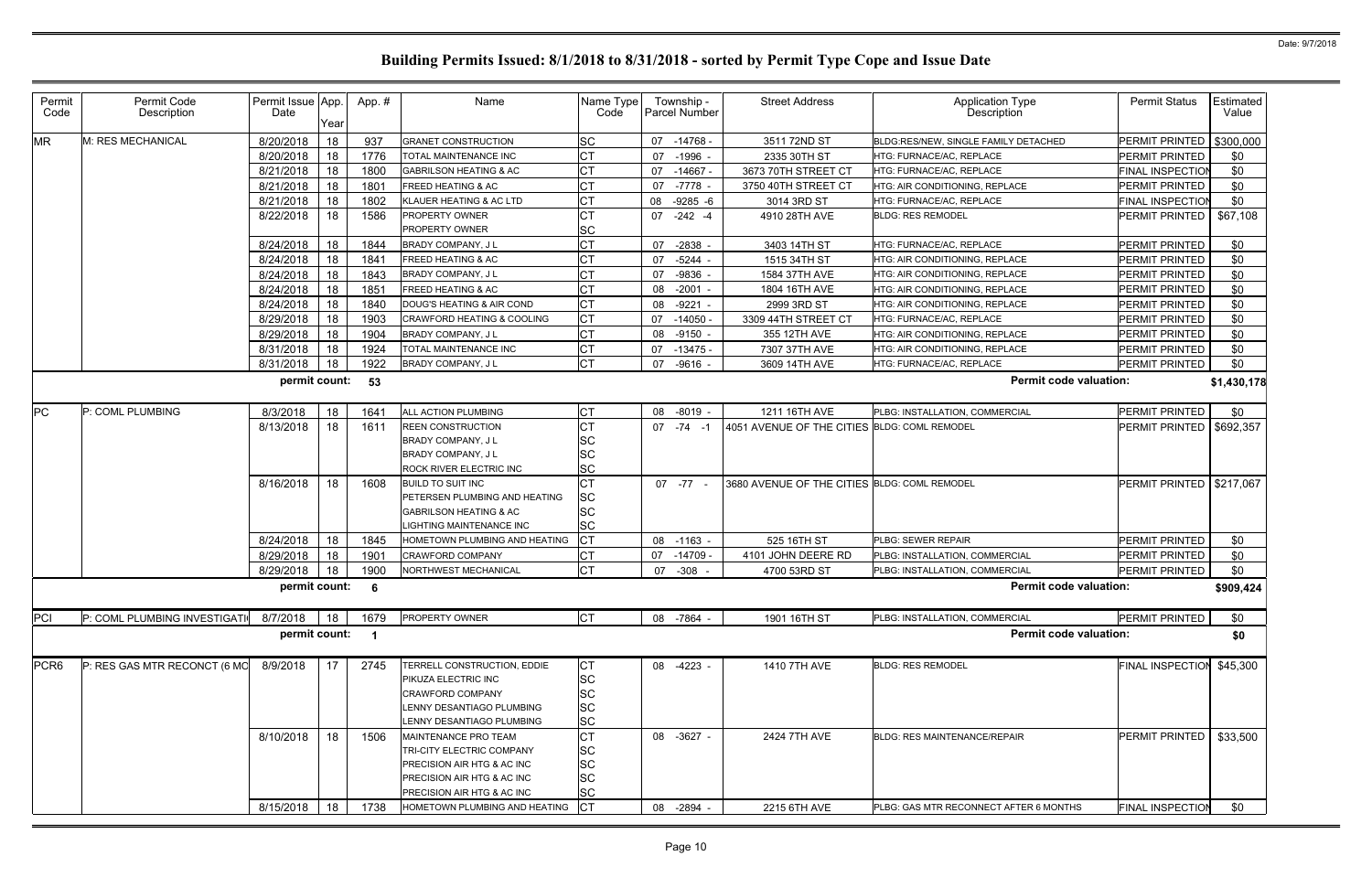| Permit<br>Code   | Permit Code<br>Description                               | Permit Issue App.<br>Date | Year | App. #                  | Name                                                                                                       | Name Type<br>Code                  | Township -<br><b>Parcel Number</b> | <b>Street Address</b> | <b>Application Type</b><br>Description       | <b>Permit Status</b>    | Estimated<br>Value |
|------------------|----------------------------------------------------------|---------------------------|------|-------------------------|------------------------------------------------------------------------------------------------------------|------------------------------------|------------------------------------|-----------------------|----------------------------------------------|-------------------------|--------------------|
| PCR <sub>6</sub> | P: RES GAS MTR RECONCT (6 MO                             | 8/16/2018                 | 18   | 1742                    | <b>BLONDELL PLUMBING SERVICES</b>                                                                          | <b>CT</b>                          | -9824 -<br>07                      | 1579 39TH AVE         | PLBG: GAS MTR RECONNECT AFTER 6 MONTHS       | <b>FINAL INSPECTION</b> | \$0                |
|                  |                                                          | 8/20/2018                 | 18   | 1774                    | <b>ERICKSON PLUMBING</b>                                                                                   | SC                                 | $-10393 -$<br>07                   | 3526 13TH ST          | PLBG: WATER HEATER                           | FINAL INSPECTIOI        | \$0                |
|                  |                                                          | 8/24/2018                 | 18   | 1839                    | HOMETOWN PLUMBING AND HEATING                                                                              | <b>CT</b>                          | 07<br>-70 -E                       | 3610 12TH AVE         | PLBG: GAS MTR RECONNECT AFTER 6 MONTHS       | <b>FINAL INSPECTION</b> | \$0                |
|                  |                                                          | 8/24/2018                 | 18   | 1836                    | <b>HEATCO SERVICE COMPANY</b>                                                                              | <b>CT</b>                          | $-2956 - A$<br>08                  | 1015 19TH AVE         | HTG: GAS MTR RECONNECT AFTER 6 MONTHS        | <b>FINAL INSPECTIOI</b> | \$0                |
|                  |                                                          | 8/31/2018                 | 18   | 1923                    | <b>EWERT PLUMBING</b>                                                                                      | <b>CT</b>                          | $-3135 -$<br>08                    | 1816 2ND ST           | PLBG: GAS MTR RECONNECT AFTER 6 MONTHS       | <b>FINAL INSPECTION</b> | \$0                |
|                  |                                                          | permit count:             |      | 8                       |                                                                                                            |                                    |                                    |                       | <b>Permit code valuation:</b>                |                         | \$78,800           |
| PCTY             | P: IN-HOUSE PLBG REPAIRS                                 | 8/9/2018                  | 17   | 1234                    | <b>BM BAGBY INC</b><br><b>HANSSEN ELECTRIC</b><br>MIDWEST COMPLETE PLUMBING<br><b>DEMARLIE MAINTENANCE</b> | СT<br>SC<br><b>SC</b><br><b>SC</b> | 08 -7407 -                         | 2128 11TH ST          | BLDG:RES/NEW, SINGLE FAMILY ATTD (TOWNHOUSE) | PERMIT PRINTED          | \$122,000          |
|                  |                                                          | permit count:             |      | $\overline{\mathbf{1}}$ |                                                                                                            |                                    |                                    |                       | <b>Permit code valuation:</b>                |                         | \$122,000          |
| <b>PCWS</b>      | P: CITY WATER/SEWER                                      | 8/27/2018                 | 18   | 1878                    | LENNY DESANTIAGO PLUMBING                                                                                  | lст                                | $-6524 -$<br>07                    | 1102 38TH STREET CT   | PLBG: SEWER REPAIR                           | <b>FINAL INSPECTIO</b>  | \$0                |
|                  |                                                          | permit count:             |      | $\overline{\mathbf{1}}$ |                                                                                                            |                                    |                                    |                       | <b>Permit code valuation:</b>                |                         | \$0                |
| PDC              | P: COML DISCONNECT SWR/WTR                               | 8/24/2018                 | 18   | 1852                    | <b>BLONDELL PLUMBING SERVICES</b>                                                                          | СT                                 | $-274 - 2$<br>07                   | 6561 42ND AVENUE DR   | PLBG: DISCONNECT WATER & SEWER SERVICE       | <b>FINAL INSPECTIO</b>  | \$0                |
|                  |                                                          | 8/28/2018                 | 18   | 1888                    | KALE PLUMBING CO                                                                                           | <b>CT</b>                          | 08 -7114 -A                        | 1715 9TH ST           | PLBG: DISCONNECT WATER & SEWER SERVICE       | PERMIT PRINTED          | \$0                |
|                  | permit count:<br>P: RES DISCONNECT WATER SVC<br>8/3/2018 |                           |      | $\overline{\mathbf{2}}$ |                                                                                                            |                                    |                                    |                       | <b>Permit code valuation:</b>                |                         | \$0                |
| PDW1             |                                                          |                           | 18   | 1637                    | PROPERTY OWNER                                                                                             | <b>CT</b>                          | 08 -8056 -                         | 1433 11TH STREET A    | PLBG: DISCONNECT WATER SERVICE               | PERMIT PRINTED          | \$0                |
|                  |                                                          | permit count:             |      | -1                      |                                                                                                            |                                    |                                    |                       | <b>Permit code valuation:</b>                |                         | \$0                |
| <b>PGR</b>       | P: RES GAS PIPING                                        | 8/10/2018                 | 18   | 1709                    | PRECISION AIR HTG & AC INC                                                                                 | <b>CT</b>                          | 08 -6374 -                         | 705 25TH ST           | PLBG: GAS PIPING                             | PERMIT PRINTED          | \$0                |
|                  |                                                          | permit count:             |      | -1                      |                                                                                                            |                                    |                                    |                       | <b>Permit code valuation:</b>                |                         | \$0                |
| PPSC             | P: SEWER CLEANING                                        | 8/6/2018                  | 95   | 700                     | ROTO-ROOTER SEWER CLEANING                                                                                 | <b>CT</b>                          | 07 -7915 -                         | 3209 15TH AVE         | PLBG: SEWER CLEANING                         | <b>PERMIT PRINTED</b>   | \$0                |
|                  |                                                          | permit count:             |      | $\overline{\mathbf{1}}$ |                                                                                                            |                                    |                                    |                       | <b>Permit code valuation:</b>                |                         | \$0                |
| <b>PR</b>        | P: RES PLUMBING                                          | 8/1/2018 18               |      | 1620                    | A+ PLUMBING                                                                                                | <b>CT</b>                          | 08 -2066 -                         | 2524 6TH AVE          | PLBG: WATER SERVICE REPLACEMENT              | FINAL INSPECTION        | \$0                |
|                  |                                                          | 8/1/2018                  | 18   | 1617                    | <b>CRAWFORD COMPANY</b>                                                                                    | <b>CT</b>                          | 08 -4514 -                         | 1722 12TH ST          | PLBG: INSTALLATION, RESIDENTIAL              | PERMIT PRINTED          | \$0                |
|                  |                                                          | 8/1/2018                  | 18   | 1616                    | <b>PROPERTY OWNER</b><br>VANDEMORE PLUMBING & HEATING                                                      | <b>CT</b><br><b>SC</b>             | 08 -7431 -                         | 1121 21ST AVE         | <b>BLDG: RES MAINTENANCE/REPAIR</b>          | <b>PERMIT PRINTED</b>   | \$500              |
|                  |                                                          | 8/3/2018                  | 18   | 1642                    | HOMETOWN PLUMBING AND HEATING                                                                              | <b>ICT</b>                         | 07 -7566 -                         | 3902 10TH AVE         | PLBG: SEWER REPAIR                           | PERMIT PRINTED          | \$0                |
|                  |                                                          | 8/3/2018                  | 18   | 1643                    | HOMETOWN PLUMBING AND HEATING                                                                              | $ _{\rm CT}$                       | 08 -5345 -                         | 822 17TH ST           | PLBG: SEWER REPAIR                           | FINAL INSPECTION        | \$0                |
|                  |                                                          | 8/6/2018                  | 18   | 1654                    | <b>PROPERTY OWNER</b><br><b>PROPERTY OWNER</b><br>PROPERTY OWNER<br>PROPERTY OWNER                         | CT<br>SC<br>SC<br>SC               | 07 -144 -2                         | 705 34TH AVE          | <b>BLDG: RES ADDITION</b>                    | PERMIT PRINTED          | \$18,720           |
|                  |                                                          | 8/6/2018                  | 18   | 1664                    | <b>CJ NOW</b>                                                                                              | <b>CT</b>                          | 08 -3314 -                         | 1912 23RD STREET A    | PLBG: SEWER REPAIR                           | <b>FINAL INSPECTION</b> | \$0                |
|                  |                                                          | 8/6/2018                  | 18   | 1663                    | PROPERTY OWNER                                                                                             | <b>CT</b>                          | 08 -7961 -                         | 1320 19TH AVE         | PLBG: SEWER REPAIR                           | PERMIT PRINTED          | \$0                |
|                  |                                                          | 8/7/2018                  | 18   | 1672                    | HOMETOWN PLUMBING AND HEATING                                                                              |                                    | 08 -4198 -                         | 1701 28TH AVE         | PLBG: SEWER REPAIR                           | <b>FINAL INSPECTION</b> | \$0                |
|                  |                                                          | 8/9/2018                  | 18   | 1123                    | <b>PROPERTY OWNER</b><br>ALWAYS PLUMBING                                                                   | <b>CT</b><br><b>SC</b>             | 07 -548 -                          | 4110 24TH AVE         | <b>BLDG: RES REMODEL</b>                     | PERMIT PRINTED          | \$12,000           |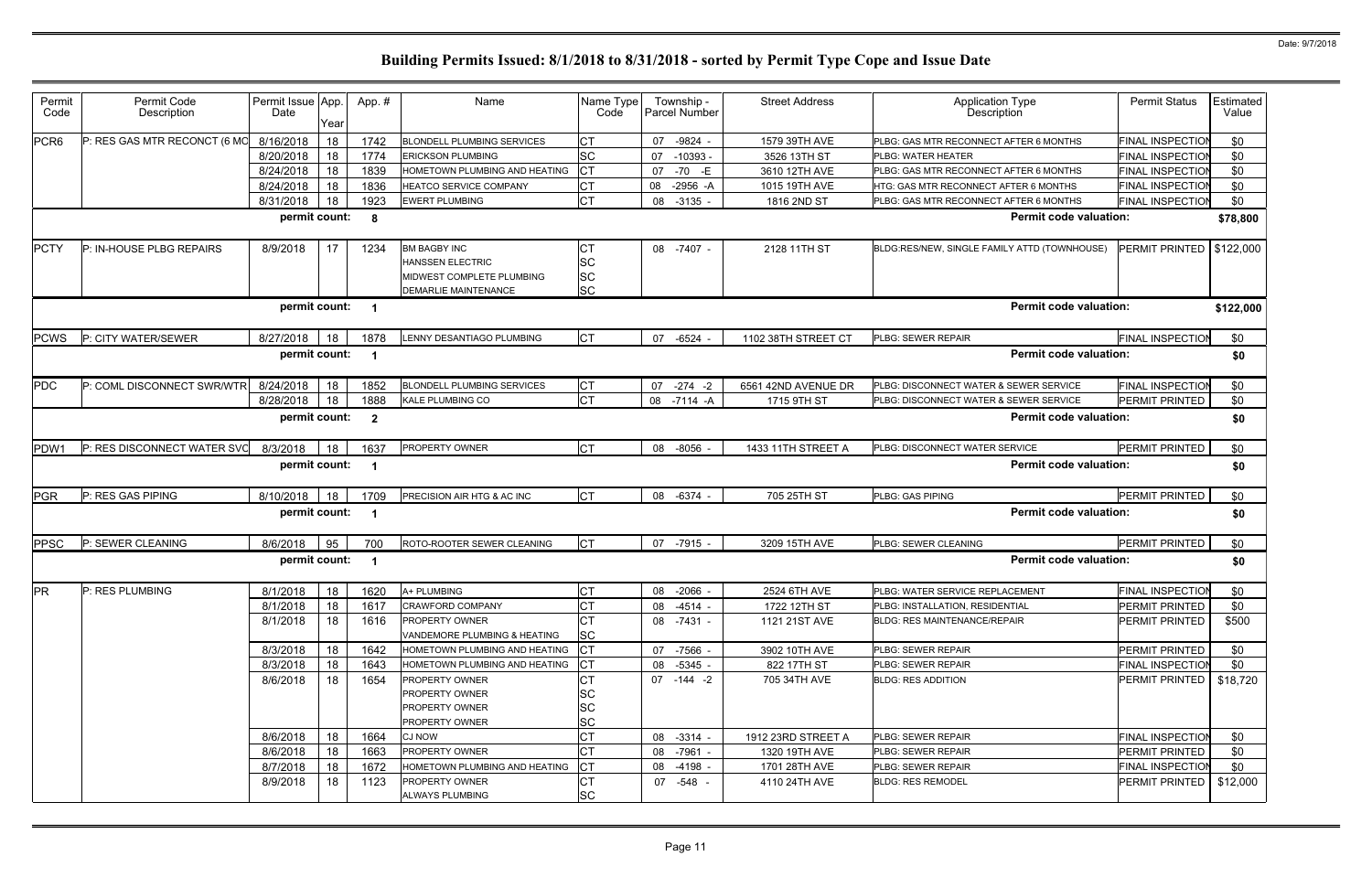| Permit<br>Code | Permit Code<br>Description | Permit Issue App.<br>Date | Year | App.# | Name                                                                        | Name Type<br>Code                   | Township -<br>Parcel Number | <b>Street Address</b> | <b>Application Type</b><br><b>Description</b> | <b>Permit Status</b>    | Estimated<br>Value |
|----------------|----------------------------|---------------------------|------|-------|-----------------------------------------------------------------------------|-------------------------------------|-----------------------------|-----------------------|-----------------------------------------------|-------------------------|--------------------|
| <b>PR</b>      | P: RES PLUMBING            | 8/9/2018                  | 18   | 1702  | PETERSEN PLUMBING AND HEATING                                               |                                     | $-2704$<br>08               | 410 51ST ST           | PLBG: SEWER REPAIR                            | PERMIT PRINTED          | \$0                |
|                |                            | 8/9/2018                  | 18   | 1704  | PETERSEN PLUMBING AND HEATING                                               |                                     | $-3289 -$<br>08             | 1908 24TH ST          | PLBG: SEWER REPAIR                            | FINAL INSPECTIO         | \$0                |
|                |                            | 8/9/2018                  | 18   | 1376  | ALAN HON<br>ADVANTAGE ELCTRL SERVICES INC<br><b>ALWAYS PLUMBING</b>         | <b>CT</b><br><b>SC</b><br><b>SC</b> | 08 -6093 -2                 | 3326 PARK 16TH ST     | <b>BLDG: COML REMODEL</b>                     | PERMIT PRINTED          | \$4,000            |
|                |                            | 8/9/2018                  | 18   | 1703  | PETERSEN PLUMBING AND HEATING                                               | <b>CT</b>                           | 08<br>-7690 -A              | 1605 12TH ST          | PLBG: SEWER REPAIR                            | <b>FINAL INSPECTION</b> | \$0                |
|                |                            | 8/13/2018                 | 18   | 1723  | NORTHWEST MECHANICAL                                                        |                                     | 08<br>$-6120 -9$            | 525 28TH AVE          | PLBG: INSTALLATION, RESIDENTIAL               | FINAL INSPECTION        | \$0                |
|                |                            | 8/15/2018                 | 18   | 1737  | <b>CJ NOW</b>                                                               |                                     | 07<br>-11155 -              | 5026 49TH STREET CT   | PLBG: SEWER REPAIR                            | <b>FINAL INSPECTIOI</b> | \$0                |
|                |                            | 8/20/2018                 | 18   | 1586  | PROPERTY OWNER<br>PROPERTY OWNER                                            | <b>SC</b>                           | 07 -242 -4                  | 4910 28TH AVE         | <b>BLDG: RES REMODEL</b>                      | PERMIT PRINTED          | \$67,108           |
|                |                            | 8/21/2018                 | 18   | 1803  | TAPPENDORF PLUMBING AND HEATIN                                              |                                     | $-4934$<br>08               | 1408 10TH ST          | PLBG: INSTALLATION, RESIDENTIAL               | <b>FINAL INSPECTION</b> | \$0                |
|                |                            | 8/21/2018                 | 18   | 1807  | A+ PLUMBING                                                                 |                                     | 08<br>-5030                 | 1702 11TH ST          | PLBG: WATER SERVICE REPAIR                    | PERMIT PRINTED          | \$0                |
|                |                            | 8/21/2018                 | 18   | 1808  | A+ PLUMBING                                                                 |                                     | $-5030 - A$<br>08           | 1114 17TH AVE         | PLBG: WATER SERVICE REPAIR                    | PERMIT PRINTED          | \$0                |
|                |                            | 8/24/2018                 | 18   | 1859  | <b>CRAWFORD COMPANY</b>                                                     |                                     | $-13048 -$<br>07            | 2324 18TH STREET B    | PLBG: WATER SERVICE REPLACEMENT               | PERMIT PRINTED          | \$0                |
|                |                            | 8/24/2018                 | 18   | 937   | <b>BM BAGBY INC</b><br><b>HANSSEN ELECTRIC</b><br>MIDWEST COMPLETE PLUMBING | <b>SC</b><br><b>SC</b>              | 07<br>-14768 -              | 3511 72ND ST          | BLDG:RES/NEW, SINGLE FAMILY DETACHED          | PERMIT PRINTED          | \$300,000          |
|                |                            |                           |      |       | FIREPLACES PLUS<br><b>BRADY COMPANY, JL</b><br><b>GRANET CONSTRUCTION</b>   | <b>SC</b><br><b>SC</b><br><b>SC</b> |                             |                       |                                               |                         |                    |
|                |                            | 8/24/2018                 | 18   | 1863  | <b>CRAWFORD COMPANY</b>                                                     | СT                                  | $-7512 -$<br>07             | 2312 18TH STREET B    | PLBG: WATER SERVICE REPLACEMENT               | PERMIT PRINTED          | \$0                |
|                |                            | 8/24/2018                 | 18   | 1862  | <b>CRAWFORD COMPANY</b>                                                     |                                     | 07<br>$-7513 -$             | 2318 18TH STREET B    | PLBG: WATER SERVICE REPLACEMENT               | PERMIT PRINTED          | \$0                |
|                |                            | 8/24/2018                 | 18   | 1861  | <b>CRAWFORD COMPANY</b>                                                     |                                     | $-7513 - 1$<br>07           | 2320 18TH STREET B    | PLBG: WATER SERVICE REPLACEMENT               | PERMIT PRINTED          | \$0                |
|                |                            | 8/24/2018                 | 18   | 1860  | CRAWFORD COMPANY                                                            |                                     | 07<br>$-7514$               | 2322 18TH STREET B    | PLBG: WATER SERVICE REPLACEMENT               | PERMIT PRINTED          | \$0                |
|                |                            | 8/24/2018                 | 18   | 1853  | <b>CRAWFORD COMPANY</b>                                                     |                                     | 08<br>$-4223$               | 1410 7TH AVE          | PLBG: WATER SERVICE REPAIR                    | PERMIT PRINTED          | \$0                |
|                |                            | 8/24/2018                 | 18   | 1858  | <b>CRAWFORD COMPANY</b>                                                     |                                     | -967<br>08                  | 2311 18TH STREET B    | PLBG: WATER SERVICE REPLACEMENT               | PERMIT PRINTED          | \$0                |
|                |                            | 8/24/2018                 | 18   | 1856  | <b>CRAWFORD COMPANY</b>                                                     |                                     | 08 - 968                    | 2313 18TH STREET B    | PLBG: WATER SERVICE REPLACEMENT               | PERMIT PRINTED          | \$0                |
|                |                            | 8/24/2018                 | 18   | 1855  | <b>CRAWFORD COMPANY</b>                                                     |                                     | 08<br>-969                  | 2315 18TH STREET B    | PLBG: WATER SERVICE REPLACEMENT               | PERMIT PRINTED          | \$0                |
|                |                            | 8/24/2018                 | 18   | 1854  | CRAWFORD HEATING & COOLING                                                  |                                     | 08<br>-970                  | 2319 18TH STREET B    | PLBG: SEWER REPAIR                            | PERMIT PRINTED          | \$0                |
|                |                            | 8/27/2018                 | 18   | 1877  | <b>CRAWFORD COMPANY</b>                                                     |                                     | $-13049 -$<br>07            | 2326 18TH STREET B    | PLBG: WATER SERVICE REPLACEMENT               | PERMIT PRINTED          | \$0                |
|                |                            | 8/27/2018                 | 18   | 1876  | <b>CRAWFORD COMPANY</b>                                                     |                                     | 07<br>-13050 -2             | 2348 18TH STREET B    | PLBG: WATER SERVICE REPLACEMENT               | PERMIT PRINTED          | \$0                |
|                |                            | 8/27/2018                 | 18   | 1875  | <b>CRAWFORD COMPANY</b>                                                     | IСT                                 | $07 - 13051 -$              | 2420 18TH STREET B    | PLBG: WATER SERVICE REPLACEMENT               | <b>PERMIT PRINTED</b>   | \$0                |
|                |                            | 8/27/2018                 | 18   | 1874  | CRAWFORD COMPANY                                                            |                                     | 07<br>-7538 -               | 2424 18TH STREET B    | PLBG: WATER SERVICE REPLACEMENT               | PERMIT PRINTED          | \$0                |
|                |                            | 8/27/2018                 | 18   | 1871  | <b>CRAWFORD COMPANY</b>                                                     |                                     | 08<br>-4230 -               | 2401 18TH STREET B    | PLBG: WATER SERVICE REPLACEMENT               | PERMIT PRINTED          | \$0                |
|                |                            | 8/27/2018                 | 18   | 1873  | <b>CRAWFORD COMPANY</b>                                                     |                                     | -4231 -<br>08               | 2323 18TH STREET B    | PLBG: WATER SERVICE REPLACEMENT               | PERMIT PRINTED          | \$0                |
|                |                            | 8/27/2018                 | 18   | 1872  | <b>CRAWFORD COMPANY</b>                                                     |                                     | -4232 -<br>08               | 2325 18TH STREET B    | PLBG: WATER SERVICE REPLACEMENT               | PERMIT PRINTED          | \$0                |
|                |                            | 8/27/2018                 | 18   | 1870  | <b>CRAWFORD COMPANY</b>                                                     |                                     | -4233 -<br>08               | 2403 18TH STREET B    | PLBG: WATER SERVICE REPLACEMENT               | PERMIT PRINTED          | \$0                |
|                |                            | 8/27/2018                 | 18   | 1868  | <b>CRAWFORD COMPANY</b>                                                     |                                     | 08<br>-4234 -               | 2407 18TH STREET B    | PLBG: WATER SERVICE REPLACEMENT               | PERMIT PRINTED          | \$0                |
|                |                            | 8/27/2018                 | 18   | 1867  | <b>CRAWFORD COMPANY</b>                                                     |                                     | 08<br>-4235 -               | 2409 18TH STREET B    | PLBG: WATER SERVICE REPLACEMENT               | PERMIT PRINTED          | \$0                |
|                |                            | 8/27/2018                 | 18   | 1866  | <b>CRAWFORD COMPANY</b>                                                     |                                     | 08<br>-4236 -               | 2411 18TH STREET B    | PLBG: WATER SERVICE REPLACEMENT               | PERMIT PRINTED          | \$0                |
|                |                            | 8/27/2018                 | 18   | 1865  | <b>CRAWFORD COMPANY</b>                                                     |                                     | 08<br>-4237 -               | 2415 18TH STREET B    | PLBG: WATER SERVICE REPLACEMENT               | PERMIT PRINTED          | \$0                |
|                |                            | 8/27/2018                 | 18   | 1864  | <b>CRAWFORD COMPANY</b>                                                     |                                     | -4240 -<br>08               | 2419 18TH STREET B    | PLBG: WATER SERVICE REPLACEMENT               | PERMIT PRINTED          | \$0                |
|                |                            | 8/30/2018                 | 18   | 1295  | FW PROPERTY MAINTENANCE<br>WATSON PLUMBING AND MECHANICAL SC                |                                     | 07 -865 -1                  | 2610 41ST ST          | <b>BLDG: RES REMODEL</b>                      | PERMIT PRINTED          | \$33,500           |
|                |                            | 8/30/2018                 | 18   | 1815  | <b>CARPENTRY DELUXE</b><br><b>FIERS PLUMBING</b>                            | IСТ<br><b>SC</b>                    | 08 -286 -                   | 1545 30TH AVE         | <b>BLDG: RES REMODEL</b>                      | PERMIT PRINTED          | \$3,735            |